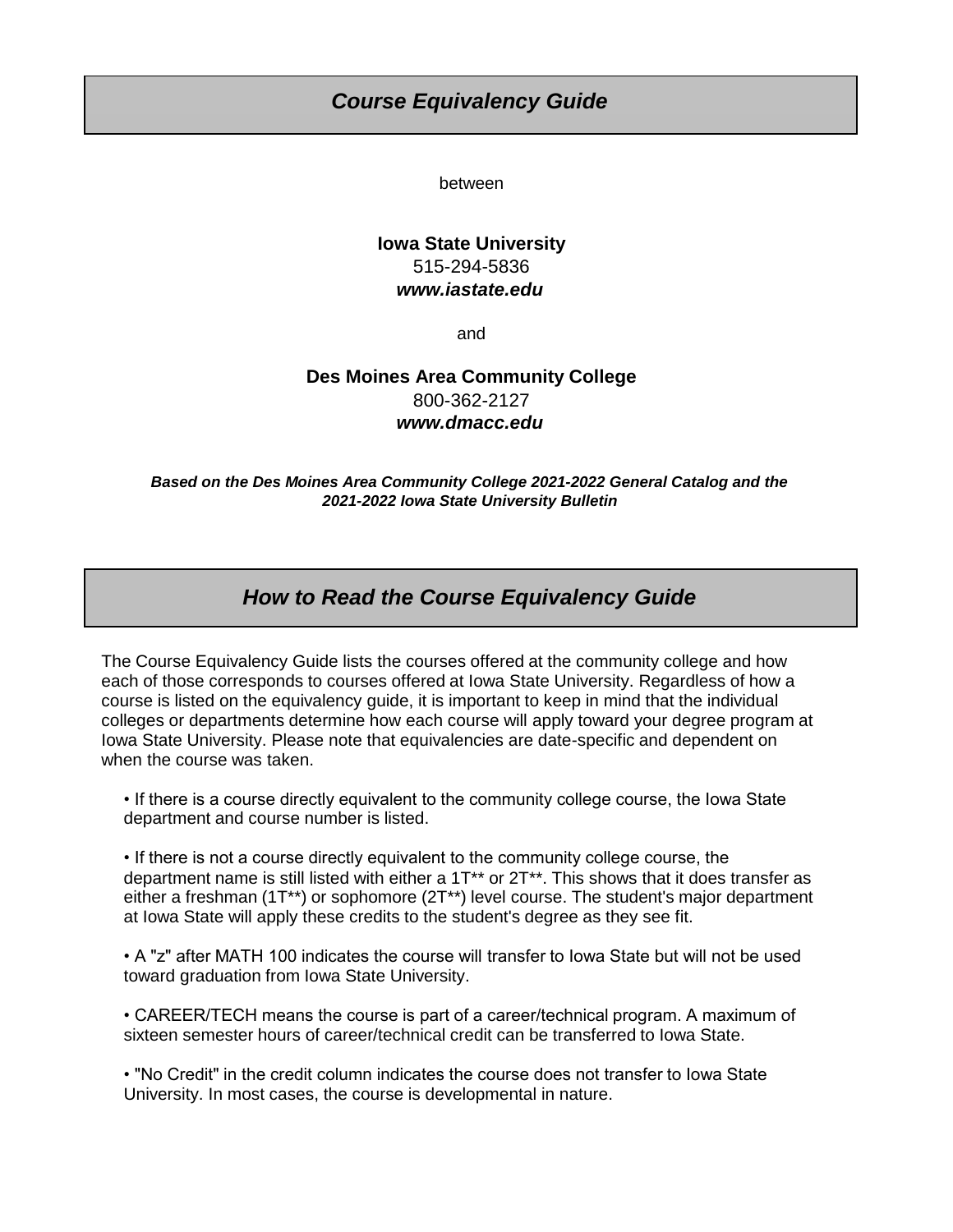| <b>DES MOINES AREA COMMUNITY COLLEGE</b>      |                                            | <b>IOWA STATE</b>  |                           |
|-----------------------------------------------|--------------------------------------------|--------------------|---------------------------|
| <b>COURSE NUMBER</b>                          | <b>COURSE TITLE</b>                        | <b>EQUIVALENT</b>  | <b>CREDITS</b>            |
|                                               |                                            |                    |                           |
| <b>ACCOUNTING</b>                             |                                            |                    |                           |
| <b>ACC 111</b>                                | Intro to Accounting                        | ACCT 1T**          | 3                         |
| <b>ACC 124</b>                                | <b>Accounting Professionalism</b>          | CAREER/TECH        |                           |
| <b>ACC 131</b>                                | Principles of Accounting I                 | ACCT 284           | 4                         |
| <b>ACC 132</b>                                | Principles of Accounting II                | ACCT 285           | 4                         |
| ACC 161-193                                   | By Title                                   | CAREER/TECH        |                           |
| <b>ACC 202</b>                                | <b>Accounting Cycle</b>                    | ACCT 2T**          | 1                         |
| <b>ACC 222</b>                                | <b>Cost Accounting</b>                     | ACCT 2T**          | 4                         |
| <b>ACC 252</b>                                | Gov't & Nonprofit Accounting               | ACCT 2T**          | 4                         |
| <b>ACC 265</b>                                | Income Tax Accounting                      | ACCT 2T**          | 4                         |
| ACC 268-946                                   | By Title                                   | CAREER/TECH        |                           |
| <b>ADMINISTRATIVE ASSISTANT</b>               |                                            |                    |                           |
| ADM 105-947                                   | By Title                                   | <b>CAREER/TECH</b> |                           |
|                                               |                                            |                    |                           |
| <b>ASSOCIATE DEGREE NURSING</b>               |                                            |                    |                           |
| ADN 110-821                                   | By Title                                   | <b>CAREER/TECH</b> |                           |
| <b>AGRICULTURE - AGRONOMY</b>                 |                                            |                    |                           |
| <b>AGA 114</b>                                | Principles of Agronomy                     | AGRON 181          | 3                         |
| <b>AGA 129</b>                                | Intro to Sustainable Agriculture           | AGRON 2T**         | 3                         |
| <b>AGA 154</b>                                | <b>Fundamentals of Soil Science</b>        | AGRON 182          | 3                         |
| <b>AGA 157</b>                                | Soil Fertility                             | AGRON 1T**         | 1                         |
| <b>AGA 211</b>                                | <b>Grain and Forage Crops</b>              | AGRON 280          | 3                         |
| <b>AGA 222</b>                                | Grain Management                           | <b>TSM 2T**</b>    | $\overline{\mathbf{c}}$   |
| <b>AGA 284</b>                                | <b>Pesticide Application Certification</b> | <b>ENT 283</b>     | 3                         |
| <b>AGA 381</b>                                | <b>Crop Scouting</b>                       | AGRON 2T**         | 3                         |
| <b>AGRICULTURE - FARM MANAGEMENT-BUSINESS</b> |                                            |                    |                           |
| <b>AGB 101</b>                                | <b>Agricultural Economics</b>              | <b>ECON 101</b>    | 3                         |
| <b>AGB 235</b>                                | Intro to Agricultural Markets              | <b>ECON 235</b>    | $\ensuremath{\mathsf{3}}$ |
| AGB 330                                       | Farm Business Management                   | <b>ECON 230</b>    | 3                         |
| <b>AGB 331</b>                                | Entrepreneurship in Agriculture            | ECON 2T**          | 3                         |
| <b>AGB 336</b>                                | <b>Agricultural Selling</b>                | ECON 236           | 3                         |
| <b>AGB 440</b>                                | <b>Agricultural Niche Marketing</b>        | ECON 2T**          | 3                         |
| <b>AGB 802</b>                                | Agribusiness Internship I                  | ECON 2T**          | $\overline{2}$            |
| <b>AGB 812</b>                                | Agribusiness Internship II                 | ECON 2T**          | $\overline{2}$            |
|                                               |                                            |                    |                           |
|                                               | AGRICULTURE - COMPREHENSIVE- MISCELLANEOUS |                    |                           |
| <b>AGC 314</b>                                | Leadership in Agriculture                  | AGEDS 2T**         | 2                         |
| <b>AGC 420</b>                                | <b>Agricultural Issues</b>                 | <b>GLOBE 220</b>   | 3                         |
| <b>AGRICULTURE - HORTICULTURE</b>             |                                            |                    |                           |
| AGH 103-104                                   | Floral Design I, II                        | CAREER/TECH        |                           |
| <b>AGH 106</b>                                | Introduction to Horticulture               | <b>HORT 221</b>    | 3                         |
| <b>AGH 112</b>                                | Intro to Turfgrass Management              | HORT 1T**          | 3                         |
| <b>AGH 120</b>                                | <b>Herbaceous Plant Materials</b>          | HORT 2T**          | 3                         |
| <b>AGH 123</b>                                | <b>Woody Plant Materials</b>               | <b>HORT 240</b>    | 3                         |
| <b>AGH 132</b>                                | Introduction to Greenhouse                 | HORT 2T**          | 3                         |
| <b>AGH 133</b>                                | <b>Greenhouse Production I</b>             | HORT 2T**          | 3                         |
| <b>AGH 139</b>                                | Field to Kitchen                           | CAREER/TECH        |                           |
| <b>AGH 142</b>                                | Landscape Construction                     | HORT 1T**          | 3                         |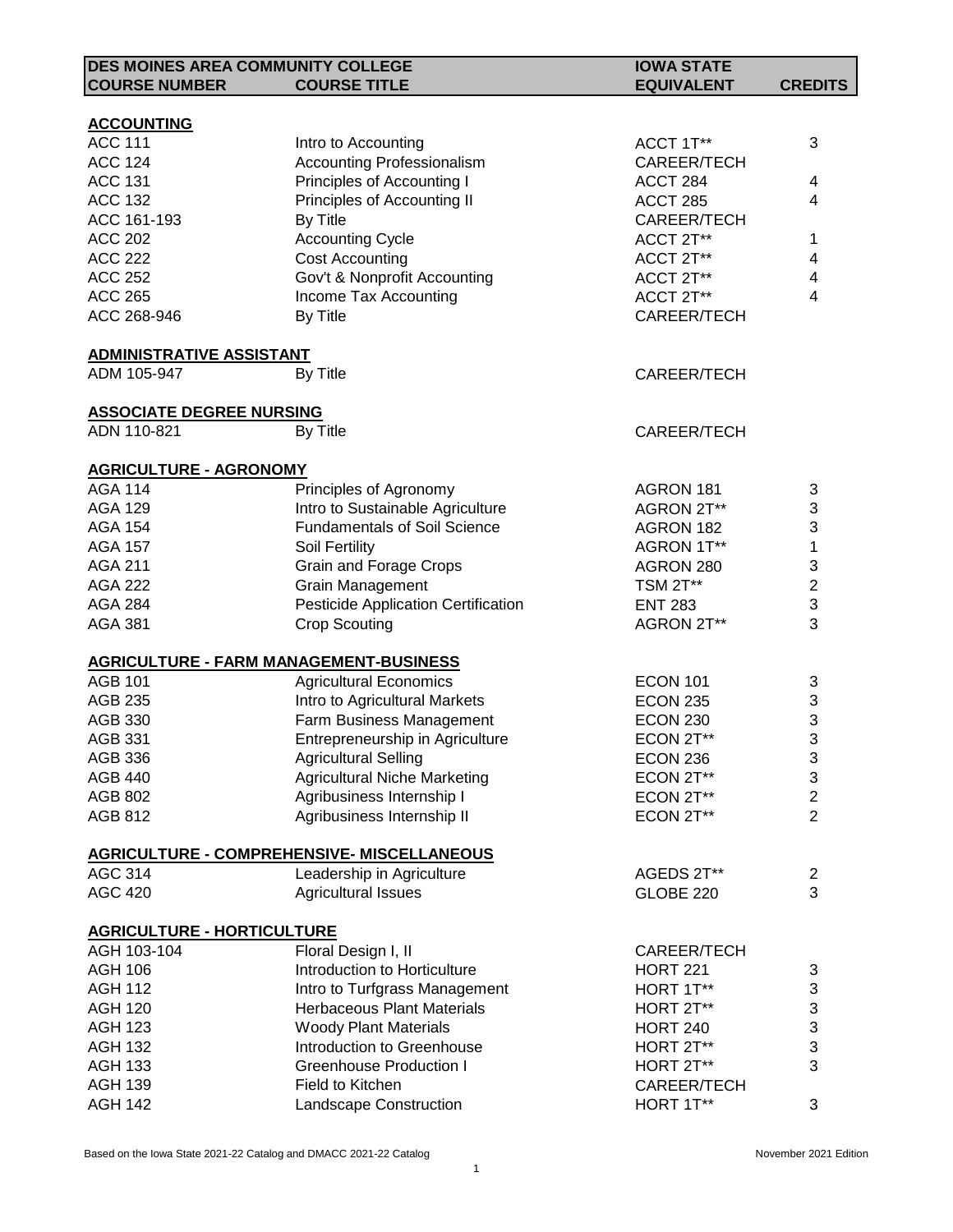|                                     | <b>DES MOINES AREA COMMUNITY COLLEGE</b>                                      | <b>IOWA STATE</b> |                |
|-------------------------------------|-------------------------------------------------------------------------------|-------------------|----------------|
| <b>COURSE NUMBER</b>                | <b>COURSE TITLE</b>                                                           | <b>EQUIVALENT</b> | <b>CREDITS</b> |
|                                     |                                                                               |                   |                |
| <b>AGH 146</b>                      | <b>AGRICULTURE - HORTICULTURE, continued</b><br>Soil Science for Horticulture |                   |                |
| <b>AGH 147</b>                      | Soil Fertility for Horticulture                                               | AGRON 155         | 3              |
| <b>AGH 154</b>                      |                                                                               | AGRON 1T**        | 1              |
| <b>AGH 156</b>                      | Residential Landscape Design                                                  | HORT 3T**         | 3<br>3         |
|                                     | Landscape Design II                                                           | HORT 2T**         | $\overline{c}$ |
| <b>AGH 159</b>                      | Landscape Graphics                                                            | HORT 1T**         | 3              |
| <b>AGH 161</b>                      | <b>Irrigation Systems</b>                                                     | HORT 2T**         | $\overline{c}$ |
| <b>AGH 200</b><br><b>AGH 211</b>    | Landscape Estimating & Bidding                                                | HORT 2T**         | 3              |
| <b>AGH 221</b>                      | Advanced Turfgrass Management                                                 | HORT 2T**         | 3              |
|                                     | Principles of Horticulture                                                    | <b>HORT 221</b>   |                |
| AGH 223-225                         | By Title                                                                      | CAREER/TECH       |                |
| <b>AGH 233</b>                      | Plant Propagation I                                                           | <b>HORT 322</b>   | 3              |
| <b>AGH 253</b>                      | <b>Insects and Diseases</b>                                                   | HORT 2T**         | 3              |
| <b>AGH 262</b>                      | Fruit and Vegetable Science                                                   | HORT 2T**         | 3              |
| <b>AGH 272</b>                      | <b>Nursery Production I</b>                                                   | HORT 2T**         | 3              |
| <b>AGH 276</b>                      | <b>Greenhouse Production II</b>                                               | HORT 2T**         | 3              |
| <b>AGH 281</b>                      | Arboriculture                                                                 | HORT 1T**         | 3              |
| <b>AGH 283</b>                      | Pesticide Application Certification                                           | <b>HORT 283</b>   | $\overline{2}$ |
| <b>AGH 291</b>                      | <b>Horticulture Business Operations</b>                                       | HORT 2T**         | 3              |
| <b>AGH 296</b>                      | Commerical Landscape Industry                                                 | HORT 2T**         | $\overline{2}$ |
| <b>AGH 805</b>                      | Horticulture Internship I                                                     | CAREER/TECH       |                |
| <b>AGH 912</b>                      | <b>Current Topics in Horticulture</b>                                         | HORT 2T**         | 1              |
| <b>AGRICULTURE - MECHANICS</b>      |                                                                               |                   |                |
| <b>AGM 125</b>                      | Alternative Energy in Agriculture                                             | CAREER/TECH       |                |
|                                     |                                                                               |                   |                |
| <b>AGRICULTURE - PRECISION AG</b>   |                                                                               |                   |                |
| AGP 333                             | <b>Precision Agriculture Applications</b>                                     | <b>TSM 2T**</b>   | 3              |
| <b>AGRICULTURE - ANIMAL SCIENCE</b> |                                                                               |                   |                |
| <b>AGS 101</b>                      | <b>Working with Animals</b>                                                   | <b>AN S 101</b>   | 2              |
| <b>AGS 113</b>                      | Survey of the Animal Industry                                                 | <b>AN S 114</b>   | 3              |
| <b>AGS 114</b>                      | Survey of the Animal Industry                                                 | <b>AN S 114</b>   | $\overline{2}$ |
| <b>AGS 222</b>                      | Aquaculture/Aquarium Science I                                                | CAREER/TECH       |                |
| <b>AGS 225</b>                      | <b>Swine Science</b>                                                          | AN S 225          | 3              |
| <b>AGS 226</b>                      | <b>Beef Cattle Science</b>                                                    | <b>AN S 226</b>   | 3              |
| <b>AGS 242</b>                      | Animal Health                                                                 | AN S 2T**         | 3              |
| <b>AGS 249</b>                      | Aquaculture/Aquarium Science II                                               | CAREER/TECH       |                |
| AGS 319                             | <b>Animal Nutrition</b>                                                       | AN S 2T**         | 3              |
| AGS 323                             | <b>Animal Nutrition II</b>                                                    | AN S 2T**         | 3              |
|                                     |                                                                               |                   |                |
| <b>AGRICULTURE- TECHNOLOGY</b>      |                                                                               |                   |                |
| <b>AGT 120</b>                      | Agricultural Application in Biotechnology                                     | <b>TSM 1T**</b>   | 3              |
| <b>AGRICULTURE - VET TECH</b>       |                                                                               |                   |                |
| <b>AGV 109</b>                      | <b>Pharmacy Skills</b>                                                        | CAREER/TECH       |                |
| <b>AGV 120</b>                      | <b>Veterinary Medical Terminology</b>                                         | AN S 1T**         | 1              |
| AGV 128-129                         | By Title                                                                      | CAREER/TECH       |                |
| <b>AGV 133</b>                      | Veterinary Clinic Pathology I                                                 | AN S 1T**         | 3              |
| <b>AGV 134</b>                      | Veterinary Clinic Pathology II                                                | AN S 2T**         | 3              |
| <b>AGV 138</b>                      | <b>Clinical Pathology Lab</b>                                                 | CAREER/TECH       |                |
| <b>AGV 140</b>                      | Veterinary Pharmacology                                                       | AN S 1T**         | 3              |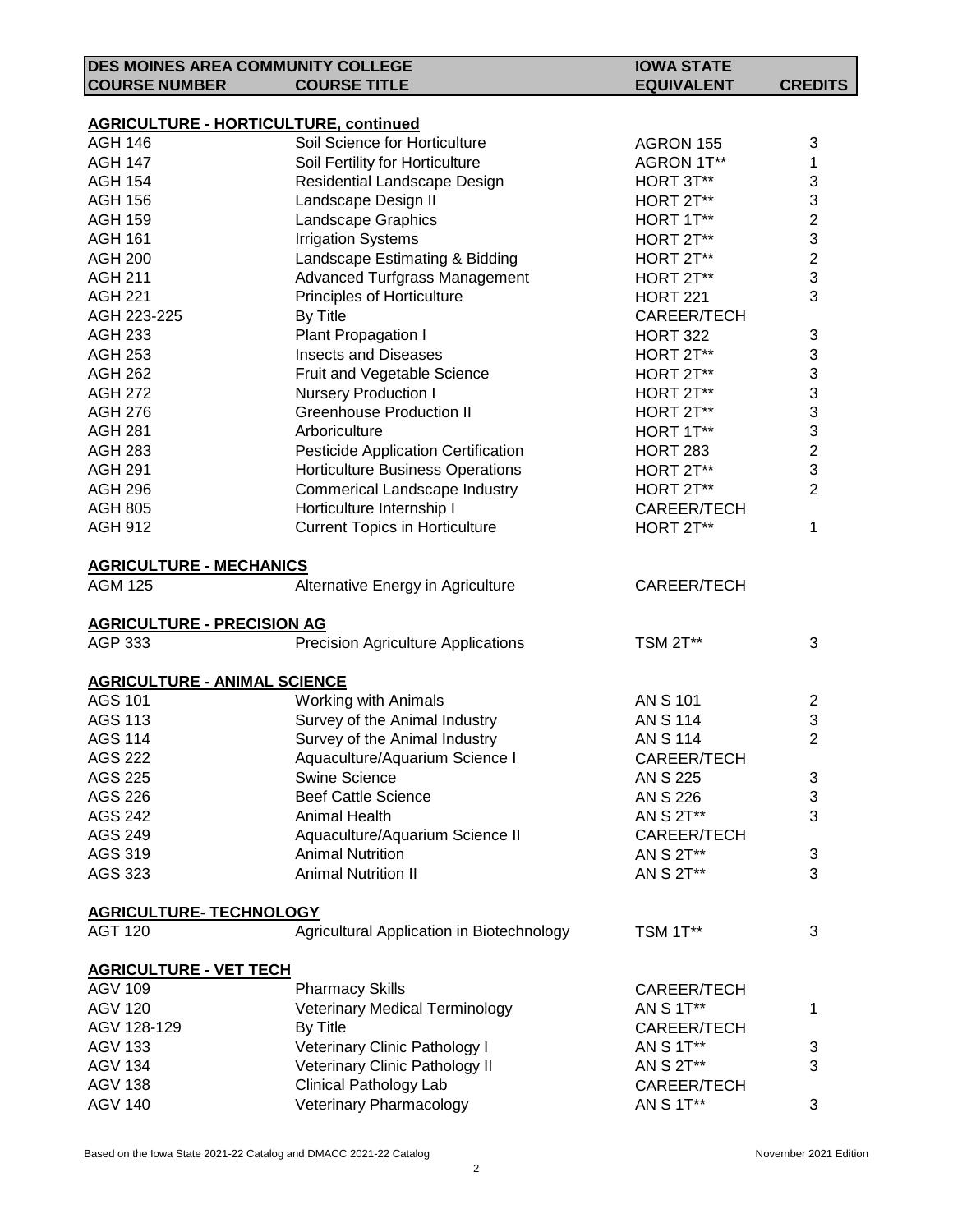| <b>DES MOINES AREA COMMUNITY COLLEGE</b> |                                                            | <b>IOWA STATE</b>        |                                |
|------------------------------------------|------------------------------------------------------------|--------------------------|--------------------------------|
| <b>COURSE NUMBER</b>                     | <b>COURSE TITLE</b>                                        | <b>EQUIVALENT</b>        | <b>CREDITS</b>                 |
|                                          |                                                            |                          |                                |
| <b>AGRICULTURE - VET TECH, continued</b> |                                                            |                          |                                |
| AGV 145-151                              | By Title                                                   | CAREER/TECH              |                                |
| <b>AGV 160</b>                           | Anesthesia/Surgical Assistance                             | AN S 1T**                | 4                              |
| AGV 164-165                              | By Title                                                   | CAREER/TECH              |                                |
| <b>AGV 166</b>                           | <b>Veterinary Nursing Care</b>                             | AN S 2T**                | 3                              |
| AGV 170-932                              | By Title                                                   | CAREER/TECH              |                                |
|                                          |                                                            |                          |                                |
| <b>ANIMATION</b>                         |                                                            |                          |                                |
| ANI 408-494                              | By Title                                                   | CAREER/TECH              |                                |
|                                          |                                                            |                          |                                |
| <b>ANTHROPOLOGY</b>                      |                                                            |                          |                                |
| <b>ANT 105</b>                           | <b>Cultural Anthropology</b>                               | ANTHR 201                | 3                              |
| <b>ANT 125</b>                           | Applications of Anthropology                               | ANTHR 1T**               | $\ensuremath{\mathsf{3}}$      |
| <b>ANT 150</b>                           | Global Issues-Local Perspective                            | ANTHR 1T**               | 3                              |
| <b>ANT 202</b>                           | Human Origins                                              | ANTHR 202                | 3                              |
|                                          |                                                            |                          |                                |
| <b>APPAREL MERCHANDISING</b>             |                                                            |                          |                                |
| APP 109                                  | <b>Creative Design Foundations</b>                         | A M D 1T**               | 3                              |
| *APP 209                                 | <b>Textile Science</b>                                     | A M D 1T**               | 3                              |
|                                          | *When APP 209 and APP 212 are both taken, the courses will |                          |                                |
| transfer as A M D 204.                   |                                                            |                          |                                |
|                                          |                                                            |                          |                                |
| *APP 211                                 | <b>Textiles</b>                                            | A M D 1T**               | 3                              |
|                                          | *When APP 211 and APP 212 are both taken, the courses will |                          |                                |
| transfer as A M D 204.                   |                                                            |                          |                                |
|                                          |                                                            |                          |                                |
| *APP 212                                 | <b>Textile Science Lab</b>                                 | A M D 1T**               | 1                              |
| APP 235                                  | Visual Merchandising Studio                                | A M D 2T**               | 3                              |
| APP 255                                  | Intro to Garmet Construction                               |                          |                                |
| APP 260                                  |                                                            | A M D 1T**               | 3<br>3                         |
| APP 261                                  | Fashion Analysis and Design                                | A M D 2T**<br>A M D 2T** | $\ensuremath{\mathsf{3}}$      |
| APP 265                                  | <b>Fashion Industry Analysis</b>                           |                          |                                |
|                                          | <b>Fashion Styling</b>                                     | A M D 288                | $\ensuremath{\mathsf{3}}$<br>3 |
| APP 270                                  | <b>Fashion Buying</b>                                      | AESHM 175N               |                                |
| <b>APP 291</b>                           | Fashion Study Tour                                         | AESHM 380N               | 1                              |
| APP 295                                  | <b>Digital Product Design</b>                              | A M D 2T**               | 3                              |
| APP 300                                  | Fashion Events & PR                                        | A M D 2T**               | 3                              |
| APP 600-702                              | By Title                                                   | CAREER/TECH              |                                |
|                                          |                                                            |                          |                                |
| <b>ARCHITECTURAL</b>                     |                                                            |                          |                                |
| ARC 110-932                              | By Title                                                   | <b>CAREER/TECH</b>       |                                |
|                                          |                                                            |                          |                                |
| <b>ART</b>                               |                                                            |                          |                                |
| <b>ART 101</b>                           | Art Appreciation                                           | ART 1T**                 | 3                              |
| <b>ART 102</b>                           | Arts for Elementary Education                              | ARTED 211                | 3                              |
| <b>ART 133</b>                           | Drawing Lab                                                | <b>ART 1T**</b>          | 3                              |
| <b>ART 136</b>                           | <b>Life Drawing</b>                                        | ART 1T**                 | 3                              |
| <b>ART 143</b>                           | Painting                                                   | ART 1T**                 | 3                              |
| <b>ART 148</b>                           | <b>Landscape Painting</b>                                  | <b>ART 1T**</b>          | 3                              |
| <b>ART 173</b>                           | Ceramics I                                                 | ART 1T**                 | $\ensuremath{\mathsf{3}}$      |
| <b>ART 174</b>                           | <b>Ceramics II</b>                                         | ART 1T**                 | 3                              |
| <b>ART 176</b>                           | Tilemaking                                                 | <b>ART 1T**</b>          | 3                              |
| <b>ART 184</b>                           | Principles of Photography                                  | ART 2T**                 | 3                              |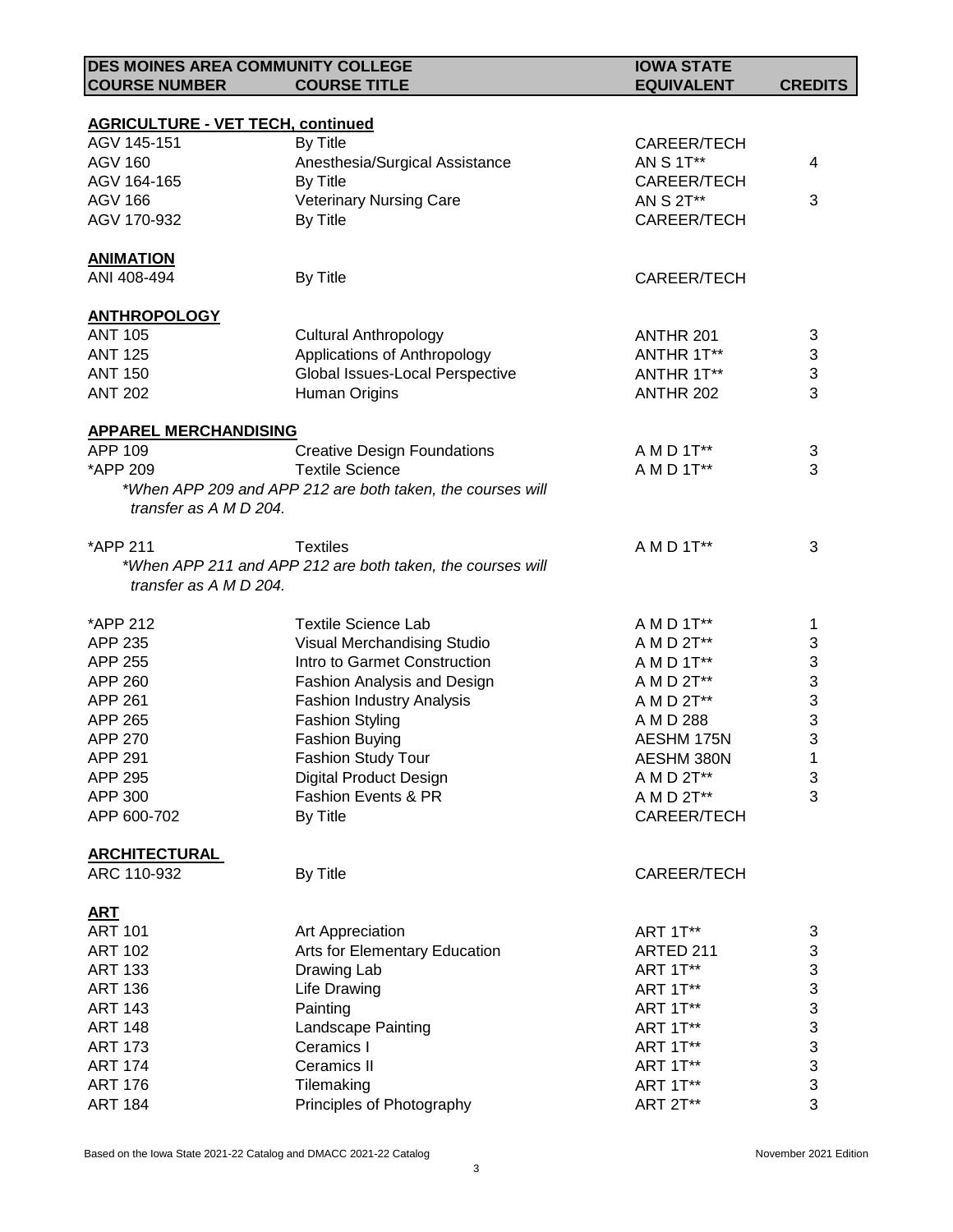| <b>DES MOINES AREA COMMUNITY COLLEGE</b>    |                                                                        | <b>IOWA STATE</b>  |                           |
|---------------------------------------------|------------------------------------------------------------------------|--------------------|---------------------------|
| <b>COURSE NUMBER</b>                        | <b>COURSE TITLE</b>                                                    | <b>EQUIVALENT</b>  | <b>CREDITS</b>            |
|                                             |                                                                        |                    |                           |
| <b>ART, continued</b>                       |                                                                        |                    |                           |
| <b>ART 186</b>                              | Principles Digital Photography                                         | <b>ART 2T**</b>    | 3                         |
| <b>ART 189</b>                              | Commercial Photography 1                                               | CAREER/TECH        |                           |
| <b>ART 190</b>                              | History of Photography                                                 | ART H 1T**         | 3                         |
| ART 192-194                                 | By Title                                                               | CAREER/TECH        |                           |
| <b>ART 195</b>                              | Design: Exploring Art Media                                            | ART 1T**           | 3                         |
| <b>ART 197</b>                              | Photography Assistant Basics                                           | CAREER/TECH        |                           |
| <b>ART 203</b>                              | Art History I                                                          | <b>ART H 280</b>   | 3                         |
| <b>ART 204</b>                              | Art History II                                                         | <b>ART H 281</b>   | $\ensuremath{\mathsf{3}}$ |
| <b>ART 225</b>                              | Photoshop for Photography                                              | <b>ART 2T**</b>    | 3                         |
| <b>ART 226</b>                              | <b>Alternative Photo Processes</b>                                     | <b>ART 2T**</b>    | 3                         |
| ART 227-287                                 | By Title                                                               | CAREER/TECH        |                           |
| <b>ART 289</b>                              | Photojournalism                                                        | ART 2T**           | 3                         |
| <b>ART 291</b>                              | <b>Travel Photography</b>                                              | ART 2T**           | 3                         |
| <b>ART 292</b>                              | Studio Photography                                                     | ART 2T**           | 3                         |
| <b>ART 294</b>                              | Architectural Photography                                              | CAREER/TECH        |                           |
| <b>ART 929</b>                              | <b>Individual Projects</b>                                             | <b>ART 2T**</b>    | $2 - 6$                   |
| <b>AGING SERVICES MANAGEMENT</b>            |                                                                        |                    |                           |
| ASM 150-805                                 | By Title                                                               | CAREER/TECH        |                           |
|                                             |                                                                        |                    |                           |
| <b>AUTO TECH-CAP (CHRYSLER)</b>             |                                                                        |                    |                           |
| ATC 320-360                                 | By Title                                                               | CAREER/TECH        |                           |
|                                             |                                                                        |                    |                           |
| <b>AUTO TECH-ASSET (FORD)</b>               |                                                                        |                    |                           |
| ATF 280-362                                 | By Title                                                               | CAREER/TECH        |                           |
|                                             |                                                                        |                    |                           |
| <b>AUTO TECH-ASEP (GM)</b>                  |                                                                        |                    |                           |
| ATG 312-354                                 | By Title                                                               | CAREER/TECH        |                           |
|                                             |                                                                        |                    |                           |
| <b>AUTOMOTIVE TECHNOLOGY</b><br>AUT 111-934 |                                                                        |                    |                           |
|                                             | By Title                                                               | CAREER/TECH        |                           |
| <b>AVIATION</b>                             |                                                                        |                    |                           |
| AVI 130-213                                 | By Title                                                               | CAREER/TECH        |                           |
|                                             |                                                                        |                    |                           |
| <b>AVIATION MAINTENANCE</b>                 |                                                                        |                    |                           |
| AVM 100-170                                 | By Title                                                               | <b>CAREER/TECH</b> |                           |
| <b>BUSINESS COMPUTER APPLICATIONS</b>       |                                                                        |                    |                           |
| BCA 122-242                                 | By Title                                                               | <b>CAREER/TECH</b> |                           |
|                                             |                                                                        |                    |                           |
| <b>BIOLOGY</b>                              |                                                                        |                    |                           |
| <b>BIO 100</b>                              | Opportunities in Biology                                               | BIOL 1T**          | 1                         |
| <b>BIO 104</b>                              | Introductory Biology w/lab                                             | <b>BIOL 101</b>    | 3                         |
| *BIO 112                                    | General Biology I                                                      | BIOL 2T**          | 4                         |
| *BIO 113                                    | General Biology II                                                     | BIOL 2T**          | 4                         |
|                                             | *When BIO 112 and BIO 113 are both taken, the courses will transfer as |                    |                           |
|                                             | BIOL 211 (3), BIOL 211L (1), BIOL 212 (3), and BIOL 212L (1).          |                    |                           |
|                                             |                                                                        |                    |                           |
| <b>BIO 135</b>                              | Introduction to Botany                                                 | BIOL 1T**          | 4                         |
| <b>BIO 138</b>                              | <b>Field Ecology</b>                                                   | BIOL 1T**          | 3                         |
|                                             |                                                                        |                    |                           |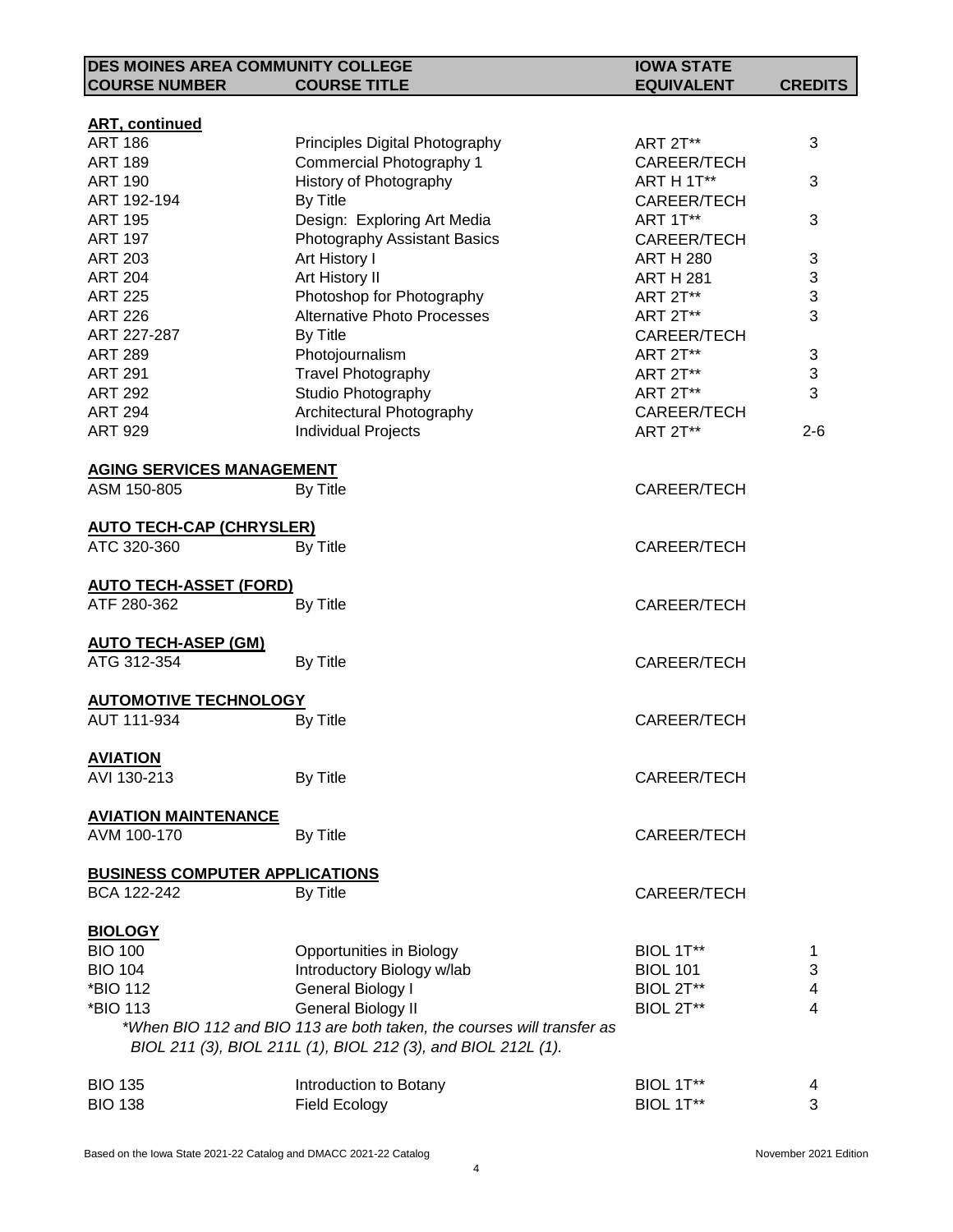| DES MOINES AREA COMMUNITY COLLEGE    |                                                                                  | <b>IOWA STATE</b>    |                |
|--------------------------------------|----------------------------------------------------------------------------------|----------------------|----------------|
| <b>COURSE NUMBER</b>                 | <b>COURSE TITLE</b>                                                              | <b>EQUIVALENT</b>    | <b>CREDITS</b> |
|                                      |                                                                                  |                      |                |
| <b>BIOLOGY, continued</b>            |                                                                                  |                      |                |
| <b>BIO 145</b>                       | Ecology of Iowa                                                                  | BIOL 2T**            | 3              |
| <b>BIO 146</b>                       | Genetics                                                                         | BIOL 2T**            | 3              |
| <b>BIO 151</b>                       | Nutrition                                                                        | <b>FS HN 167</b>     | 3              |
| <b>BIO 156</b>                       | Human Biology w/lab                                                              | <b>BIOL 155</b>      | 3              |
| <b>BIO 164</b>                       | <b>Essentials Anatomy/Physiology</b>                                             | <b>BIOL 155</b>      | 5              |
| *BIO 168                             | Anatomy and Physiology I                                                         | BIOL 1T**            | 4              |
| *BIO 173                             | Anatomy and Physiology II                                                        | BIOL 1T**            | 4              |
|                                      | *When BIO 168 and BIO 173 are both taken, the courses will transfer as           |                      |                |
|                                      | BIOL 255 (3), BIOL 255L (1), BIOL 256 (3), and BIOL 256L (1).                    |                      |                |
|                                      |                                                                                  |                      |                |
| <b>BIO 186</b>                       | Microbiology                                                                     | <b>MICRO 201</b>     | 3              |
|                                      | Microbiology Lab                                                                 | MICRO 201L           | 1              |
| <b>BIO 191</b>                       | Intro to Biotechnology w/lab                                                     | BIOL 2T**            | 3              |
| <b>BIO 225</b>                       | Marine Biology I                                                                 | BIOL 2T**            | 4              |
| <b>BIO 227</b>                       | Marine Biology II                                                                | BIOL 2T**            | 4              |
| <b>BIO 243</b>                       | Topics in Biotechnology                                                          | BIOL 2T**            | 1              |
| <b>BIO 249</b>                       | Biotechnology Internship                                                         | BIOL 2T**            | 3              |
| <b>BIO 250</b>                       | Cell and Molecular Bio-Nucleic Acids                                             | BIOL 2T**            | 5              |
| <b>BIO 251</b>                       | Cell and Molecular Bio-Proteins                                                  | BIOL 2T**            | 5              |
| <b>BIO 260</b>                       | <b>Biology of Aging</b>                                                          | BIOL 2T**            | 3              |
| <b>BIO 295</b>                       | General Ecology and Lab                                                          | BIOL 2T**            | 4              |
| <b>BIO 732</b>                       | <b>Health Science Microbiology</b>                                               | MICRO 2T**           | 4              |
| <b>BIO 733</b>                       | <b>Health Science Anatomy</b>                                                    | BIOL 1T**            | 3              |
| <b>BIO 734</b>                       | <b>Health Science Physiology</b>                                                 | BIOL 1T**            | 3              |
| <b>BIO 900</b>                       | <b>Field Studies in Medical Sciences</b>                                         | CAREER/TECH          |                |
| <b>BIO 922</b>                       | <b>Field Studies</b>                                                             | BIOL 2T**            | $1 - 4$        |
|                                      |                                                                                  |                      |                |
| <b>BUILDING MAINTENANCE</b>          |                                                                                  |                      |                |
| BMA 165-177                          | By Title                                                                         | <b>CAREER/TECH</b>   |                |
|                                      |                                                                                  |                      |                |
| <b>BIOMASS OPERATIONS TECHNOLOGY</b> |                                                                                  |                      |                |
| BPT 102-128                          | By Title                                                                         | <b>CAREER/TECH</b>   |                |
|                                      |                                                                                  |                      |                |
| <b>BUSINESS</b>                      |                                                                                  |                      |                |
| *BUS 102                             | Introduction to Business                                                         | BUSAD <sub>250</sub> | 3              |
|                                      | *BUS 102 will transfer as BUSAD 250 if the course is taken Spring 2015 or later. |                      |                |
|                                      |                                                                                  |                      |                |
| <b>BUS 112</b>                       | <b>Business Math</b>                                                             | <b>BUSAD 1T**</b>    | 3              |
| <b>BUS 131-150</b>                   | By Title                                                                         | <b>CAREER/TECH</b>   |                |
| <b>BUS 185</b>                       | <b>Business Law I</b>                                                            | <b>ACCT 215</b>      | 3              |
| <b>BUS 186</b>                       | <b>Business Law II</b>                                                           | ACCT 2T**            | 3              |
| <b>BUS 220</b>                       | Introduction to International Business                                           | BUSAD 2T**           | 3              |
| <b>BUS 231</b>                       | Quantitative Methods/Business Decisions                                          | MGMT 2T**            | 4              |
| <b>BUS 250</b>                       |                                                                                  | <b>FIN 2T**</b>      | 3              |
| <b>BUS 260</b>                       | <b>Principles of Real Estate</b><br>Introduction to Insurance                    |                      | 3              |
| <b>BUS 278</b>                       |                                                                                  | <b>FIN 2T**</b>      | 3              |
|                                      | <b>Employment Law</b>                                                            | ACCT 2T**            |                |
| BUS 902-932                          | By Title                                                                         | <b>CAREER/TECH</b>   |                |
|                                      |                                                                                  |                      |                |
| <b>COMPUTER AIDED DRAFTING</b>       |                                                                                  |                      |                |
| CAD 119-126                          | By Title                                                                         | CAREER/TECH          |                |
| <i><b>*CAD 139</b></i>               | Intro to CAD/CAM                                                                 | <b>TSM 1T**</b>      | 3              |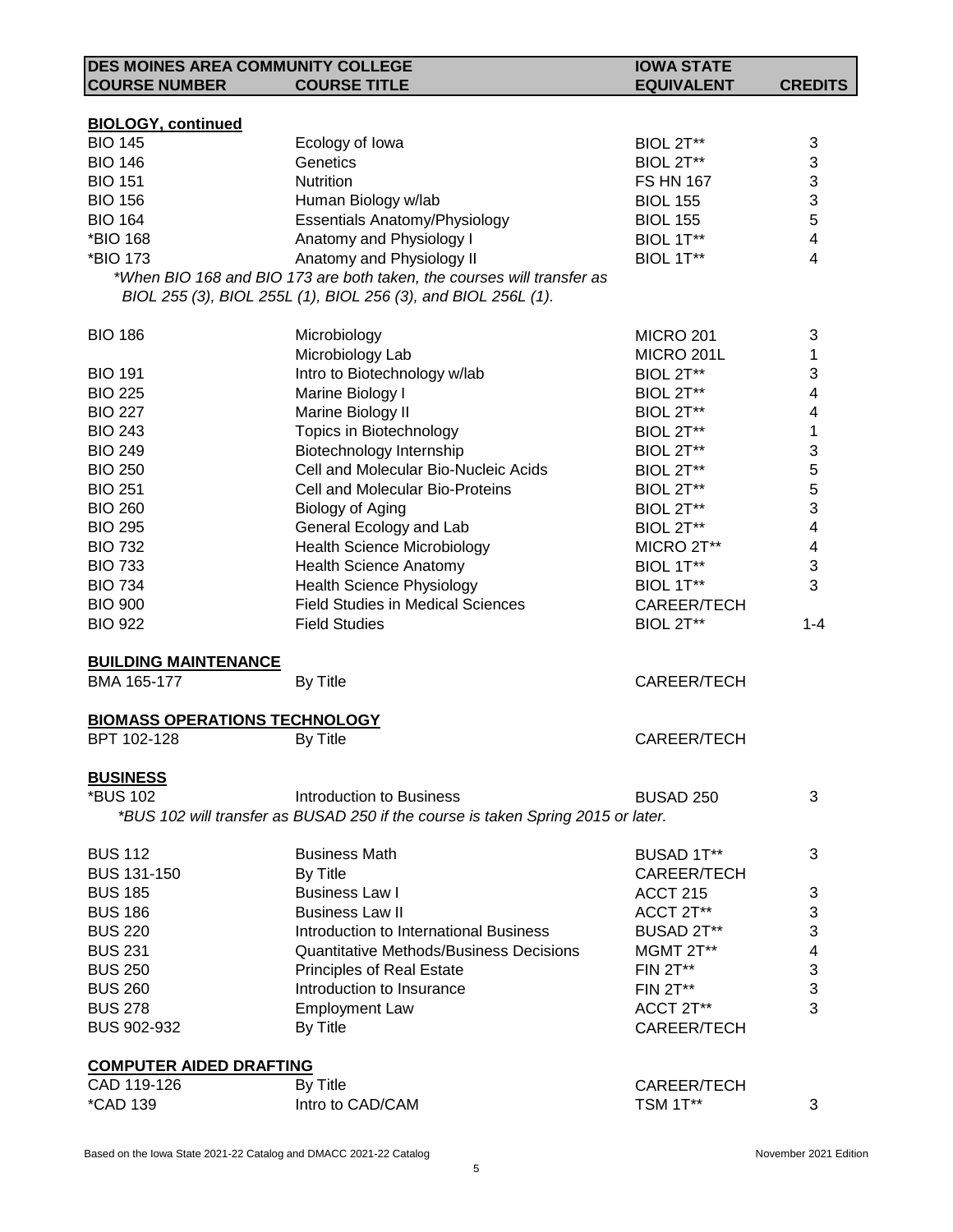| DES MOINES AREA COMMUNITY COLLEGE         |                                                            | <b>IOWA STATE</b> |                |
|-------------------------------------------|------------------------------------------------------------|-------------------|----------------|
| <b>COURSE NUMBER</b>                      | <b>COURSE TITLE</b>                                        | <b>EQUIVALENT</b> | <b>CREDITS</b> |
| <b>COMPUTER AIDED DRAFTING, continued</b> |                                                            |                   |                |
| CAD 148-183                               | By Title                                                   | CAREER/TECH       |                |
| <i><b>*CAD 184</b></i>                    | Solidworks for Die Design                                  | TSM 1T**          | 3              |
| CAD 215-254                               | By Title                                                   | CAREER/TECH       |                |
|                                           | *When CAD 139 and CAD 184 are both taken, the courses will |                   |                |
|                                           | transfer as TSM 116 (3) and TSM $1T^{**}$ (3).             |                   |                |
| <b>CIVIL ENGINEERING TECHNOLOGY</b>       |                                                            |                   |                |
| CET 101-307                               | By Title                                                   | CAREER/TECH       |                |
| <b>CHEMISTRY</b>                          |                                                            |                   |                |
| <b>CHM 105</b>                            | <b>Survey of Chemistry</b>                                 | <b>CHEM 160</b>   | 3              |
| <b>CHM 122</b>                            | Introduction to General Chemistry                          | <b>CHEM 163</b>   | 3              |
|                                           | Introduction to General Chemistry Lab                      | CHEM 163L         | 1              |
| <b>CHM 132</b>                            | Introduction to Organic/Biochemistry                       | CHEM 1T**         | 4              |
| <b>CHM 165</b>                            | <b>General Chemistry I</b>                                 | <b>CHEM 177</b>   | 3              |
|                                           | <b>General Chemistry I Lab</b>                             | CHEM 177L         | 1              |
| <b>CHM 175</b>                            | General/Inorganic Chemistry II                             | <b>CHEM 178</b>   | 3              |
|                                           | General/Inorganic Chemistry II Lab                         | CHEM 178L         | 1              |
| <b>CHM 263</b>                            | Organic Chemistry I                                        | <b>CHEM 331</b>   | 3              |
|                                           | Organic Chemistry I Lab                                    | CHEM 333L         | $\overline{2}$ |
| <b>CHM 273</b>                            | <b>Organic Chemistry II</b>                                | <b>CHEM 332</b>   | 3              |
|                                           | Organic Chemistry II Lab                                   | CHEM 334L         | $\overline{2}$ |
| <b>CHM 922</b>                            | <b>Field Studies</b>                                       | CHEM 2T**         | $1 - 4$        |
| <b>COMPUTER PROGRAMMING</b>               |                                                            |                   |                |
| <b>CIS 125</b>                            | Intro to Programming Logic w/Lang                          | COM S 2T**        | 3              |
| <b>CIS 152</b>                            | <b>Data Structures</b>                                     | COM S 2T**        | 3              |
| <b>CIS 154</b>                            | <b>Computational Structures</b>                            | COM S 2T**        | 3              |
| CIS 161-338                               | By Title                                                   | CAREER/TECH       |                |
| <b>CIS 402</b>                            | Cobol                                                      | <b>COM S 201</b>  | 3              |
| <b>CIS 413</b>                            | Cobol II                                                   | COM S 2T**        | 4              |
| CIS 450-943                               | By Title                                                   | CAREER/TECH       |                |
| <b>COMMUNICATION</b>                      |                                                            |                   |                |
| <b>COM 146</b>                            | Gender, Sexuality and Media                                | JL MC 1T**        | 3              |
| <b>COM 148</b>                            | Diversity and the Media                                    | JL MC 1T**        | 3              |
| <b>COM 703</b>                            | <b>Communication Skills</b>                                | CAREER/TECH       |                |
| <b>BUILDING TRADES</b>                    |                                                            |                   |                |
| CON 205-949                               | By Title                                                   | CAREER/TECH       |                |
| <b>CRIMINAL JUSTICE</b>                   |                                                            |                   |                |
| <b>CRJ 100</b>                            | Intro to Criminal Justice                                  | C J 240           | 3              |
| <b>CRJ 101</b>                            | Ethic in Criminal Justice                                  | C J 1T**          | 3              |
| <b>CRJ 120</b>                            | <b>Introduction to Corrections</b>                         | C J 1T**          | 3              |
| <b>CRJ 107</b>                            | <b>Survey of Criminal Justice Agencies</b>                 | C J 1T**          | 3              |
| <b>CRJ 109</b>                            | Theories of Interviewing                                   | C J 1T**          | 3              |
| <b>CRJ 111</b>                            | Police and Society                                         | C J 1T**          | 3              |
| <b>CRJ 128</b>                            | Victimology                                                | C J 1T**          | 3              |
| <b>CRJ 141</b>                            | <b>Criminal Investigation</b>                              | C J 1T**          | 3              |
| <b>CRJ 178</b>                            | E-Crime Investigative Methods                              | C J 1T**          | 3              |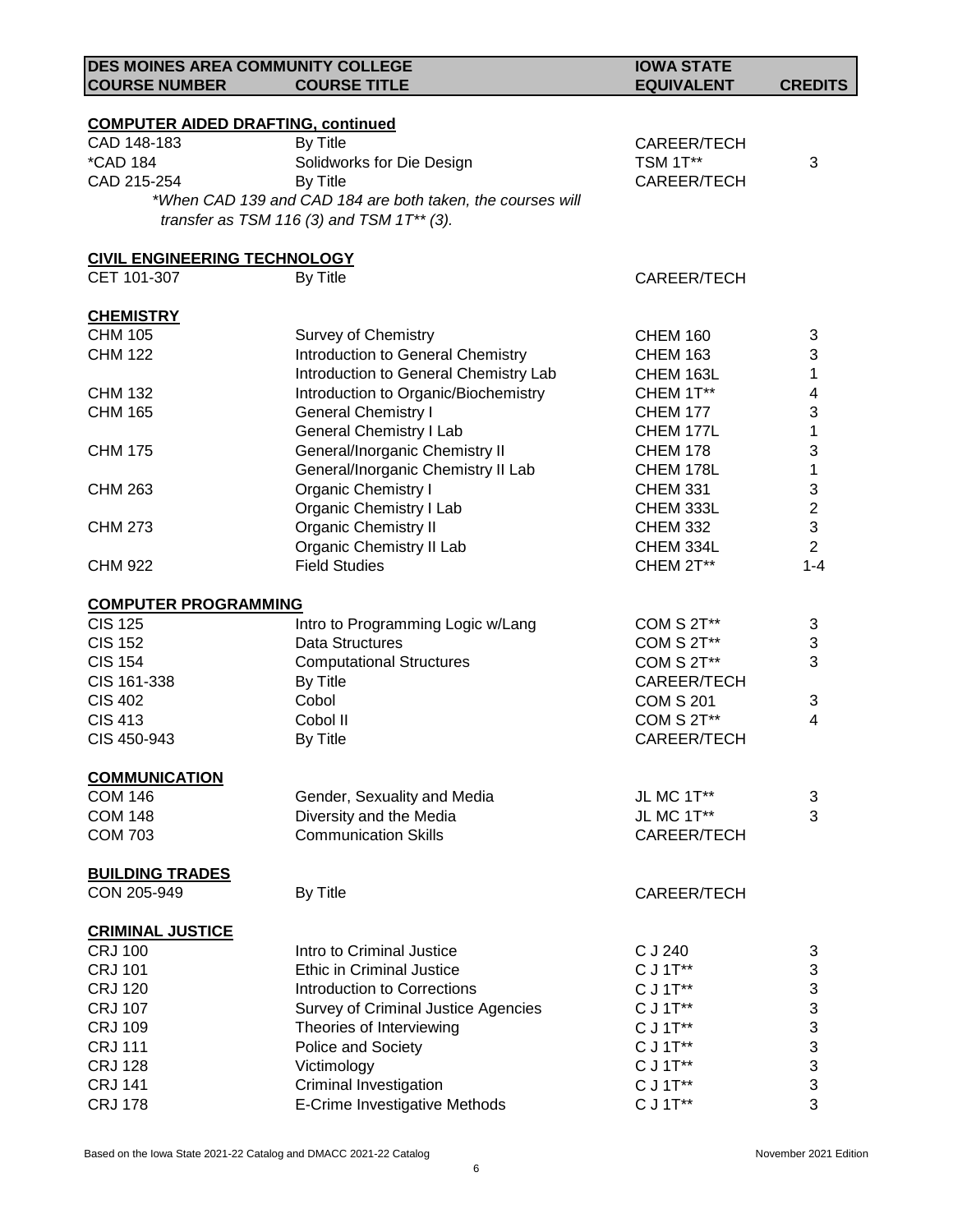| <b>DES MOINES AREA COMMUNITY COLLEGE</b> |                                             | <b>IOWA STATE</b>  |                |
|------------------------------------------|---------------------------------------------|--------------------|----------------|
| <b>COURSE NUMBER</b>                     | <b>COURSE TITLE</b>                         | <b>EQUIVALENT</b>  | <b>CREDITS</b> |
|                                          |                                             |                    |                |
| <b>CRIMINAL JUSTICE, continued</b>       |                                             |                    |                |
| <b>CRJ 179</b>                           | <b>White-Collar Crime</b>                   | C J 1T**           | 1              |
| CRJ 196-197                              | Crime Scene Investigation I, II             | CAREER/TECH        |                |
| <b>CRJ 200</b>                           | Criminology                                 | C J 242            | 3              |
| <b>CRJ 201</b>                           | Juvenile Delinquency                        | C J 241            | 3              |
| <b>CRJ 220</b>                           | <b>Community-Based Corrections</b>          | C J 2T**           | 3              |
| <b>CRJ 222</b>                           | <b>Correctional Treatment Method</b>        | C J 2T**           | 3              |
| <b>CRJ 237</b>                           | Criminal & Constitutional Law               | C J 2T**           | 3              |
| <b>CRJ 245</b>                           | Scientific Investigation                    | C J 2T**           | 3              |
| <b>CRJ 292</b>                           | Police Physical Fitness & Condition         | <b>KIN 2T**</b>    | 1              |
| <b>CRJ 293</b>                           | <b>Criminal Justice Report Writing</b>      | C J 2T**           | 1              |
| <b>CRJ 294</b>                           | <b>CJ Communication Strategies</b>          | C J 2T**           | 3              |
| CRJ 296-298                              | By Title                                    | CAREER/TECH        |                |
| <b>CRJ 301</b>                           | Introduction to Homeland Security           | C J 2T**           | 3              |
| <b>CRJ 302</b>                           | <b>Transportation &amp; Border Security</b> | C J 2T**           | 3              |
| <b>CRJ 303</b>                           | Intelligence Analysis & Security Management | C J 2T**           | 3              |
| <b>CRJ 305</b>                           | Introduction to Cyber Terrorism             | C J 2T**           | 3              |
| CRJ 325-329                              | By Title                                    | CAREER/TECH        |                |
| <b>CRJ 333</b>                           | CSI & Forensic Photography                  | C J 2T**           | $\overline{2}$ |
| <b>CRJ 932</b>                           | Internship                                  | C J 2T**           | 3              |
| <b>CRJ 949</b>                           | <b>Special Topics</b>                       | CAREER/TECH        | 3              |
|                                          |                                             |                    |                |
| <b>COLLISION REPAIR AND REFINISH</b>     |                                             |                    |                |
| CRR 101-877                              | By Title                                    | <b>CAREER/TECH</b> |                |
|                                          |                                             |                    |                |
| <b>COMPUTER SCIENCE</b>                  |                                             |                    |                |
| <b>CSC 105</b>                           | <b>Computer Essentials</b>                  | COM S 1T**         | 1              |
| <b>CSC 109</b>                           | <b>Experience Information Technology</b>    | CAREER/TECH        |                |
| <b>CSC 116</b>                           | <b>Information Computing</b>                | <b>COM S 113</b>   | 3              |
|                                          |                                             |                    |                |
| <b>DATA ANALYSIS</b>                     |                                             |                    |                |
| DAT 201-500                              | By Title                                    | CAREER/TECH        |                |
|                                          |                                             |                    |                |
| DENTAL ASSISTANT                         |                                             |                    |                |
| DEA 253-702                              | By Title                                    | <b>CAREER/TECH</b> |                |
|                                          |                                             |                    |                |
| <b>DENTAL HYGIENE</b>                    |                                             |                    |                |
| DHY 114-302                              | By Title                                    | <b>CAREER/TECH</b> |                |
|                                          |                                             |                    |                |
| <b>FILM AND THEATRE</b>                  |                                             |                    |                |
| <b>DRA 101</b>                           | Introduction to Theatre                     | THTRE 106          | 3              |
| <b>DRA 105</b>                           | <b>Budgeting for Artists</b>                | <b>CAREER/TECH</b> |                |
| <b>DRA 111</b>                           | <b>Survey of Musical Theatre</b>            | THTRE 1T**         | 3              |
| <b>DRA 125</b>                           | Introduction to Play Analysis               | THTRE 263          | 3              |
| <b>DRA 127</b>                           | <b>Stage Combat</b>                         | THTRE 1T**         | 3              |
| <b>DRA 130</b>                           | Acting I                                    | <b>THTRE 251</b>   | 3              |
| <b>DRA 132</b>                           | Acting II                                   | THTRE 2T**         | 3              |
| <b>DRA 134</b>                           | <b>Improvisational Acting</b>               | THTRE 1T**         | 3              |
| <b>DRA 139</b>                           | Acting for the Camera                       | THTRE 1T**         | 3              |
| <b>DRA 143</b>                           | The Business of Acting                      | THTRE 1T**         | 3              |
| <b>DRA 147</b>                           | Creative Drama School/Rec                   | THTRE 1T**         | 3              |
| <b>DRA 148</b>                           | Voice & Movement                            | THTRE 151          | 3              |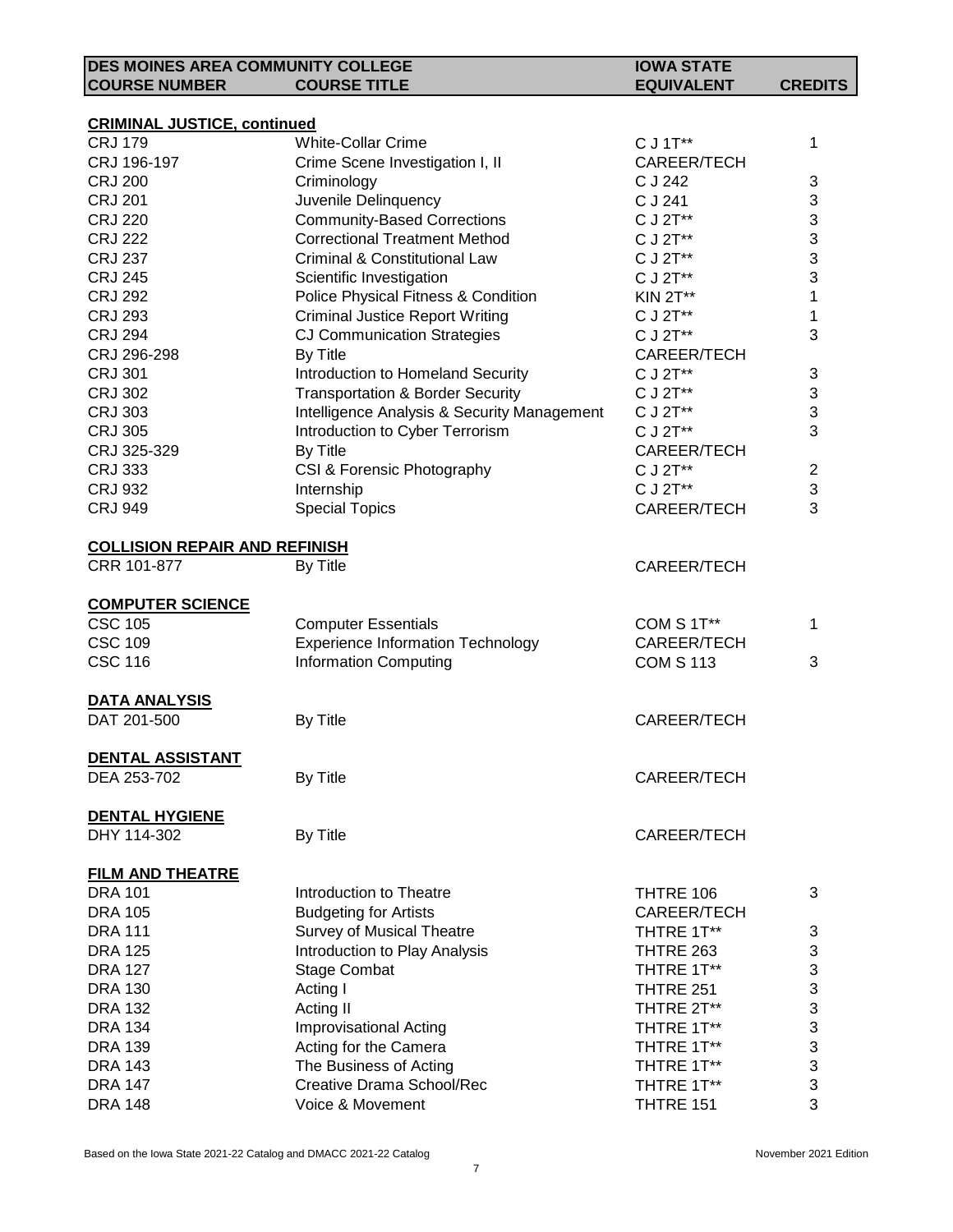| <b>DES MOINES AREA COMMUNITY COLLEGE</b> |                                           | <b>IOWA STATE</b> |                         |
|------------------------------------------|-------------------------------------------|-------------------|-------------------------|
| <b>COURSE NUMBER</b>                     | <b>COURSE TITLE</b>                       | <b>EQUIVALENT</b> | <b>CREDITS</b>          |
|                                          |                                           |                   |                         |
| <b>FILM AND THEATRE, continued</b>       |                                           |                   |                         |
| <b>DRA 162</b>                           | <b>Technical Theatre</b>                  | <b>THTRE 255</b>  | 3                       |
| <b>DRA 180</b>                           | Theatre Lab I                             | THTRE 1T**        | 1                       |
| <b>DRA 181</b>                           | Theatre Lab II                            | THTRE 1T**        | 1                       |
| <b>DRA 199</b>                           | <b>Musical Theatre Dance</b>              | THTRE 1T**        | 3                       |
| <b>DRA 201</b>                           | <b>Fundamental Arts Management</b>        | THTRE 2T**        | 3                       |
| <b>DRA 202</b>                           | Design Pinciples                          | THTRE 2T**        | 3                       |
| <b>DRA 222</b>                           | Performing Shakespeare                    | THTRE 2T**        | 3                       |
| <b>DRA 223</b>                           | <b>Performing Musical Theatre</b>         | THTRE 2T**        | 3                       |
| <b>DRA 224</b>                           | <b>Musical Theatre Auditions</b>          | THTRE 2T**        | 3                       |
| <b>DRA 240</b>                           | Stage Management                          | THTRE 2T**        | 3                       |
| <b>DRA 250</b>                           | Directing                                 | THTRE 2T**        | 3                       |
| <b>DRA 252</b>                           | Playwriting                               | THTRE 2T**        | 3                       |
| <b>DRA 280</b>                           | Theatre Lab III                           | THTRE 2T**        | 1                       |
| <b>DRA 281</b>                           | Theatre Lab IV                            | THTRE 2T**        | 1                       |
| <b>DRA 945</b>                           | Practicum I                               | THTRE 1T**        | $\overline{c}$          |
| <b>DRA 946</b>                           | Practicum II                              | THTRE 1T**        | 3                       |
| <b>DRA 948</b>                           | Practicum III                             | THTRE 1T**        | $\overline{\mathbf{4}}$ |
| <b>DIESEL</b>                            |                                           |                   |                         |
| DSL 145-855                              | By Title                                  | CAREER/TECH       |                         |
|                                          |                                           |                   |                         |
| <b>DIETARY MANAGER</b>                   |                                           |                   |                         |
| DTM 350-366                              | By Title                                  | CAREER/TECH       |                         |
| <b>EARLY CHILDHOOD EDUCATION</b>         |                                           |                   |                         |
| <b>ECE 103</b>                           | Introduction to Early Childhood Education | HD FS 1T**        | 3                       |
| <b>ECE 106</b>                           | Child Development Associate Standards     | HD FS 1T**        | 1                       |
| <b>ECE 114</b>                           | Dual Language Learners in ECE             | HD FS 1T**        | 3                       |
| <b>ECE 130</b>                           | <b>Emergency Care</b>                     | H S 105           | 1                       |
| <b>ECE 133</b>                           | Child Health, Safety & Nutrition          | HD FS 1T**        | 3                       |
| <b>ECE 151</b>                           | Individualizing for Children              | HD FS 1T**        | 3                       |
| <b>ECE 152</b>                           | Learning with Digital Media               | EDUC 1T**         | 3                       |
| ECE 158, 159                             | Early Childhood Curriculum I, II          | HD FS 1T**        | 3 each                  |
| <b>ECE 170</b>                           | Child Growth & Development                | HD FS 1T**        | 3                       |
| <b>ECE 215</b>                           | Home, School & Community Relations        | HD FS 2T**        | 3                       |
| <b>ECE 221</b>                           | Infant/Toddler Care and Education         | HD FS 2T**        | 3                       |
| <b>ECE 242</b>                           | Child Life Theory                         | HD FS 2T**        | 3                       |
| <b>ECE 243</b>                           | Early Childhood Guidance                  | HD FS 2T**        | 3                       |
| <b>ECE 268</b>                           | Early Childhood Field Experience          | HD FS 2T**        | 4                       |
| <b>ECE 281</b>                           | Practicum                                 |                   | $\overline{c}$          |
|                                          |                                           | HD FS 2T**        |                         |
| <b>ECE 290</b>                           | Early Childhood Program Admin             | HD FS 2T**        | 3                       |
| <b>ECE 343</b>                           | Early Childhood Guidance Lab              | HD FS 2T**        | 1                       |
| <b>ECE 359</b>                           | <b>ECE Curriculum II Lab</b>              | HD FS 2T**        | 1                       |
| <b>ECE 930</b>                           | <b>Administrative Practicum</b>           | HD FS 2T**        | 1                       |
| <b>ECE 932</b>                           | Early Childhood Internship                | HD FS 2T**        | $\overline{2}$          |
| <b>ECONOMICS</b>                         |                                           |                   |                         |
| <b>ECN 120</b>                           | Principles of Macroeconomics              | <b>ECON 102</b>   | 3                       |
| <b>ECN 130</b>                           | Principles of Microeconomics              | <b>ECON 101</b>   | 3                       |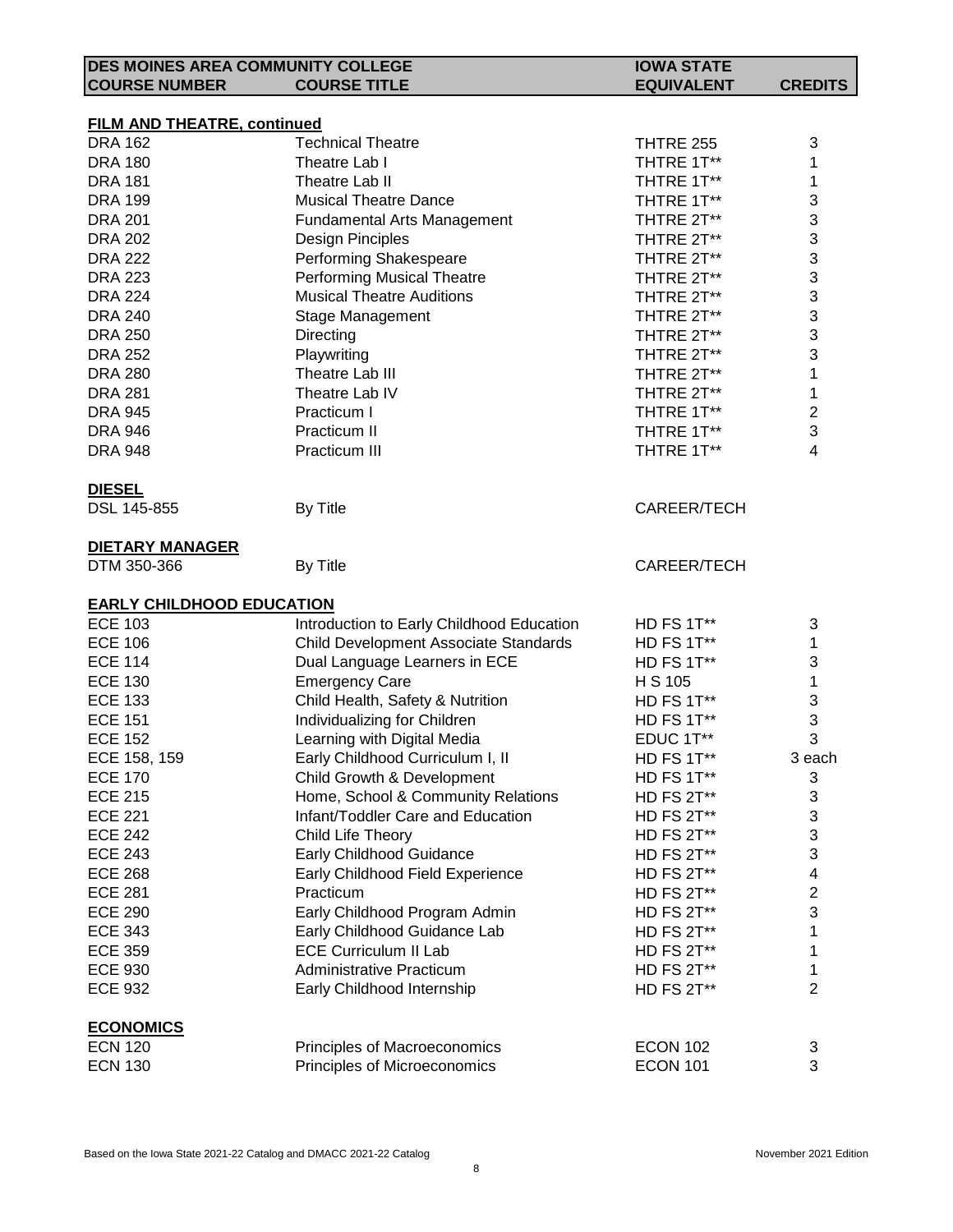| DES MOINES AREA COMMUNITY COLLEGE           |                                                                         | <b>IOWA STATE</b>  |                |
|---------------------------------------------|-------------------------------------------------------------------------|--------------------|----------------|
| <b>COURSE NUMBER</b>                        | <b>COURSE TITLE</b>                                                     | <b>EQUIVALENT</b>  | <b>CREDITS</b> |
|                                             |                                                                         |                    |                |
| <b>EDUCATION</b>                            |                                                                         |                    |                |
| <b>EDU 210</b>                              | <b>Foundations of Education</b>                                         | <b>EDUC 204</b>    | 3              |
| <b>EDU 213</b>                              | Introduction to Education                                               | <b>EDUC 204</b>    | 3              |
|                                             | Introduction to Education                                               | EDUC 280L          | R              |
|                                             |                                                                         | EDUC 280L          |                |
| <b>EDU 218</b>                              | Initial Field Experience                                                |                    | 1              |
|                                             | Initial Field Experience                                                | EDUC 1T**          | 1              |
| <b>EDU 245</b>                              | <b>Exceptional Learner</b>                                              | <b>SP ED 250</b>   | 3              |
| <b>EDU 252</b>                              | <b>Communication &amp; Collaborative Partnerships</b>                   | EDUC 2T**          | 3              |
| <b>EDU 253</b>                              | Behavior Mgmt & Social Interaction Skills                               | EDUC 2T**          | 3              |
| <b>EDU 255</b>                              | Technology in the Classroom                                             | <b>EDUC 201</b>    | 3              |
| <b>ENGINEERING</b>                          |                                                                         |                    |                |
| <b>EGR 100</b>                              | <b>Engineering Orientation</b>                                          | <b>ENGR 101</b>    | 1              |
| +EGR 151                                    | <b>Engineering Visual Basic</b>                                         | ENGR 1T**          | $\overline{2}$ |
| <b>•EGR 152</b>                             | <b>Engineering MATLAB</b>                                               | ENGR 1T**          | $\overline{2}$ |
|                                             | <b>Engineering Computations</b>                                         |                    | $\overline{2}$ |
| <b>***EGR 161</b>                           |                                                                         | ENGR 1T**          |                |
|                                             | +When EGR 151 and EGR 161 are both taken, the courses will transfer as  |                    |                |
| <b>ENGR 160.</b>                            |                                                                         |                    |                |
|                                             | . When EGR 152 and EGR 161 are both taken, the courses will transfer as |                    |                |
| <b>ENGR 160.</b>                            |                                                                         |                    |                |
|                                             |                                                                         |                    |                |
| <i><b>*EGR 155</b></i>                      | Engineering C/C++                                                       | ENGR 1T**          | 2              |
| *EGR 161                                    | <b>Engineering Computations</b>                                         | ENGR 1T**          | $\overline{2}$ |
|                                             | *When EGR 155 and EGR 161 are both taken, the courses will transfer as  |                    |                |
| <b>ENGR 160.</b>                            |                                                                         |                    |                |
|                                             |                                                                         |                    |                |
| <b>EGR 166</b>                              | Engineering Graphics/Conceptual Design                                  | <b>ENGR 170</b>    | 4              |
| <b>EGR 180</b>                              | <b>Statics</b>                                                          | C E 274            | 3              |
|                                             |                                                                         |                    | $\sqrt{3}$     |
| <b>EGR 290</b>                              | Thermodynamics                                                          | M E 2T**           |                |
| <b>EGT 400</b>                              | PLTW Intro to Engineering Design                                        | M E 170            | 3              |
| EGT 410-900                                 | By Title                                                                | CAREER/TECH        |                |
| <b>ENGLISH LANGUAGE LEARNERS</b>            |                                                                         |                    |                |
| ELL 098-099                                 | By Title                                                                |                    | No Credit      |
| <b>ELL 108</b>                              | Reading and Communication Accuracy                                      |                    | 4              |
| <b>ELL 109</b>                              | <b>Grammar and Writing Accuracy</b>                                     |                    | 4              |
|                                             |                                                                         |                    |                |
| <b>ELECTRONICS</b>                          |                                                                         |                    |                |
| <b>ELT 093</b>                              | <b>Concepts Electronics/Computers</b>                                   |                    | No Credit      |
| ELT 106-951                                 | By Title                                                                | <b>CAREER/TECH</b> |                |
|                                             |                                                                         |                    |                |
| <b>EMERGENCY MEDICAL TECHNICIAN - BASIC</b> |                                                                         |                    |                |
| EMS 105-503                                 | By Title                                                                | CAREER/TECH        |                |
|                                             |                                                                         |                    |                |
| <b>ENGLISH</b>                              |                                                                         |                    |                |
| ENG 060-061                                 | College Prep Writing I, II                                              |                    | No Credit      |
| <b>ENG 104</b>                              | <b>Resources for Composition</b>                                        | ENGL 1T**          | 3              |
| <b>ENG 105</b>                              | Composition I                                                           | <b>ENGL 150</b>    | 3              |
| <b>ENG 106</b>                              | <b>Composition II</b>                                                   | <b>ENGL 250</b>    | 3              |
| *ENG 108                                    | Comp II: Technical Writing                                              | ENGL 1T**          | 3              |
| <b>ENG 145</b>                              | <b>Strategies for Composition</b>                                       | ENGL 1T**          | $\overline{2}$ |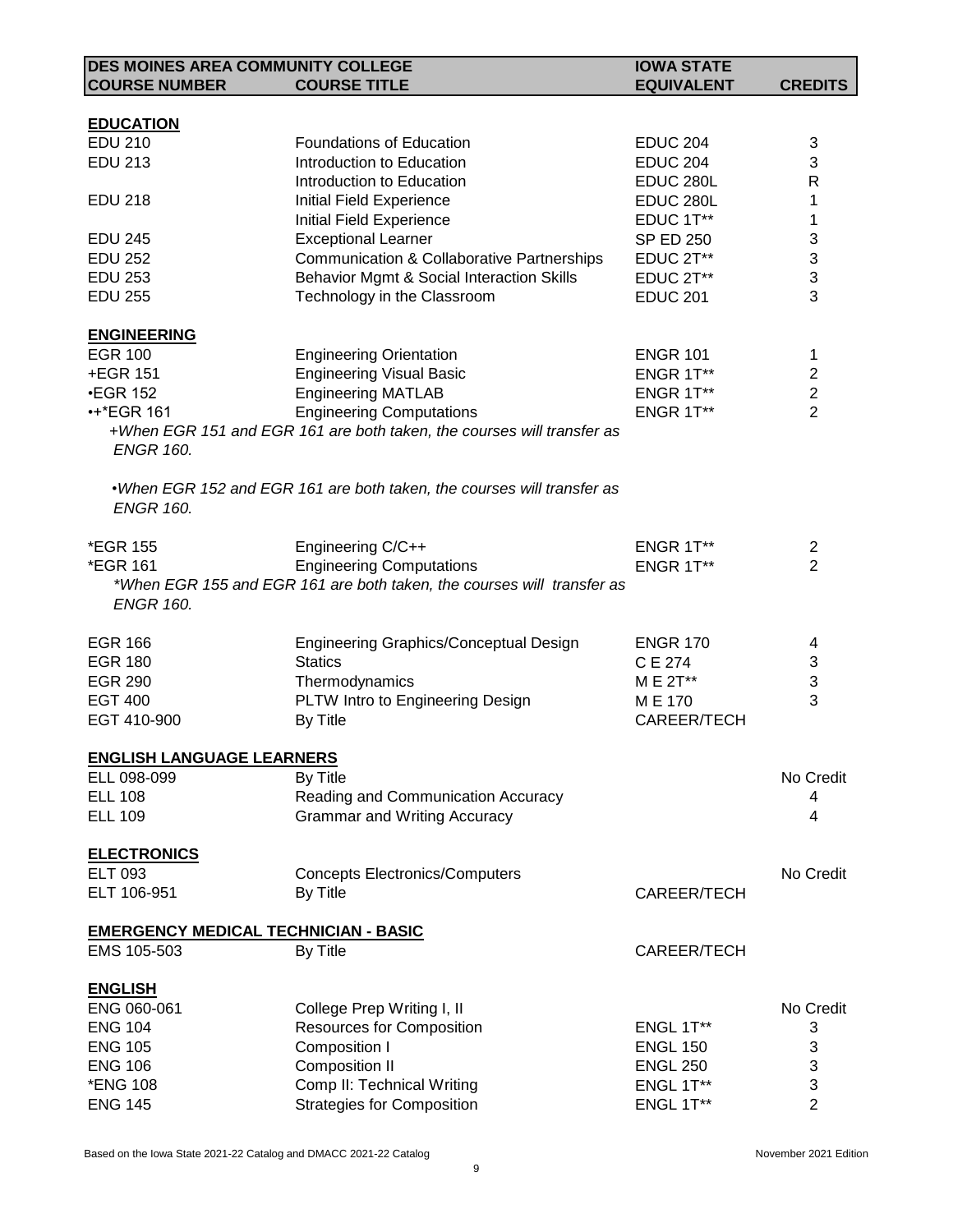| DES MOINES AREA COMMUNITY COLLEGE |                                                                | <b>IOWA STATE</b> |                           |
|-----------------------------------|----------------------------------------------------------------|-------------------|---------------------------|
| <b>COURSE NUMBER</b>              | <b>COURSE TITLE</b>                                            | <b>EQUIVALENT</b> | <b>CREDITS</b>            |
|                                   |                                                                |                   |                           |
| <b>ENGLISH, continued</b>         |                                                                |                   |                           |
| <b>ENG 221</b>                    | <b>Creative Writing</b>                                        | <b>ENGL 207</b>   | 3                         |
| <b>ENG 225</b>                    | <b>Creative Writing: Poetry</b>                                | ENGL 2T**         | $\ensuremath{\mathsf{3}}$ |
| <b>ENG 230</b>                    | <b>Creative Writing: Fiction</b>                               | ENGL 2T**         | 3                         |
| <b>ENG 235</b>                    | <b>Playwriting &amp; Screenwriting</b>                         | ENGL 2T**         | 3                         |
| *Updated May 18, 2022             |                                                                |                   |                           |
| <b>ENVIRONMENTAL SCIENCE</b>      |                                                                |                   |                           |
| <b>ENV 103</b>                    | Sustainable Living                                             | BIOL 1T**         | 1                         |
| <b>ENV 115</b>                    | <b>Environmental Science</b>                                   | <b>BIOL 173</b>   | 3                         |
| <b>ENV 116</b>                    | <b>Environmental Science Lab</b>                               | BIOL 1T**         | 1                         |
| <b>ENV 145</b>                    | <b>Conservation Biology</b>                                    | BIOL 1T**         | 4                         |
| <b>ENV 160</b>                    | <b>Restoring Plant Communities</b>                             | BIOL 1T**         | 3                         |
| <b>NON-INTENSIVE ESL</b>          |                                                                |                   |                           |
| ESL 093-097                       | By Title                                                       |                   | No Credit                 |
| *ESL 103                          | Advanced Academic ESL Grammar                                  | <b>ENGL 101</b>   | 4                         |
| *ESL 104                          | <b>Advanced Academic ESL Writing</b>                           | <b>ENGL 101</b>   | 3                         |
| *ESL 107                          | Advanced Academic ESL Reading                                  | <b>ENGL 101</b>   | 3                         |
|                                   | *Transfer credit in ENGL 101 does not count toward graduation. |                   |                           |
| <b>FINANCE</b>                    |                                                                |                   |                           |
| <b>FIN 101</b>                    | Principles of Banking                                          | <b>FIN 2T**</b>   | 3                         |
| <b>FIN 121</b>                    | <b>Personal Finance</b>                                        | <b>HD FS 283</b>  | 3                         |
| <b>FIN 180</b>                    | Introduction to Investments                                    | <b>FIN 2T**</b>   | 3                         |
| <b>FIN 214</b>                    | Stocks, Bonds and Investments                                  | <b>FIN 2T**</b>   | 1                         |
| <b>FIRE SCIENCE</b>               |                                                                |                   |                           |
| FIR 111-400                       | By Title                                                       | CAREER/TECH       |                           |
| <b>FOREIGN LANGUAGE-ARABIC</b>    |                                                                |                   |                           |
| <b>FLA 141</b>                    | <b>Elementary Arabic I</b>                                     | ARABC 101         | 4                         |
| <b>FLA 142</b>                    | <b>Elementary Arabic II</b>                                    | ARABC 102         | 4                         |
| <b>FLA 241</b>                    | Intermediate Arabic I                                          | ARABC 201         | 4                         |
| <b>FLA 242</b>                    | Intermediate Arabic II                                         | ARABC 202         | 4                         |
| <b>FOREIGN LANGUAGE-CHINESE</b>   |                                                                |                   |                           |
| <b>FLC 141</b>                    | <b>Elementary Chinese I</b>                                    | <b>CHIN 101</b>   | 4                         |
| <b>FLC 142</b>                    | <b>Elementary Chinese II</b>                                   | <b>CHIN 102</b>   | 4                         |
| <b>FLC 241</b>                    | Intermediate Chinese I                                         | <b>CHIN 201</b>   | 4                         |
| <b>FLC 242</b>                    | Intermediate Chinese II                                        | <b>CHIN 202</b>   | 4                         |
| <b>FOREIGN LANGUAGE-FRENCH</b>    |                                                                |                   |                           |
| <b>FLF 151</b>                    | <b>Elementary French I</b>                                     | <b>FRNCH 101</b>  | 5                         |
| <b>FLF 152</b>                    | <b>Elementary French II</b>                                    | <b>FRNCH 102</b>  | 5                         |
| <b>FLF 241</b>                    | Intermediate French I                                          | <b>FRNCH 201</b>  | 4                         |
| <b>FLF 242</b>                    | Intermediate French II                                         | <b>FRNCH 202</b>  | $\overline{\mathbf{4}}$   |
| <b>FOREIGN LANGUAGE-GERMAN</b>    |                                                                |                   |                           |
| <b>FLG 141</b>                    | <b>Elementary German I</b>                                     | <b>GER 101</b>    | 4                         |
| <b>FLG 142</b>                    | <b>Elementary German II</b>                                    | <b>GER 102</b>    | 4                         |
| <b>FLG 241</b>                    | Intermediate German I                                          | <b>GER 201</b>    | 4                         |
| <b>FLG 242</b>                    | Intermediate German II                                         | <b>GER 202</b>    | 4                         |
|                                   |                                                                |                   |                           |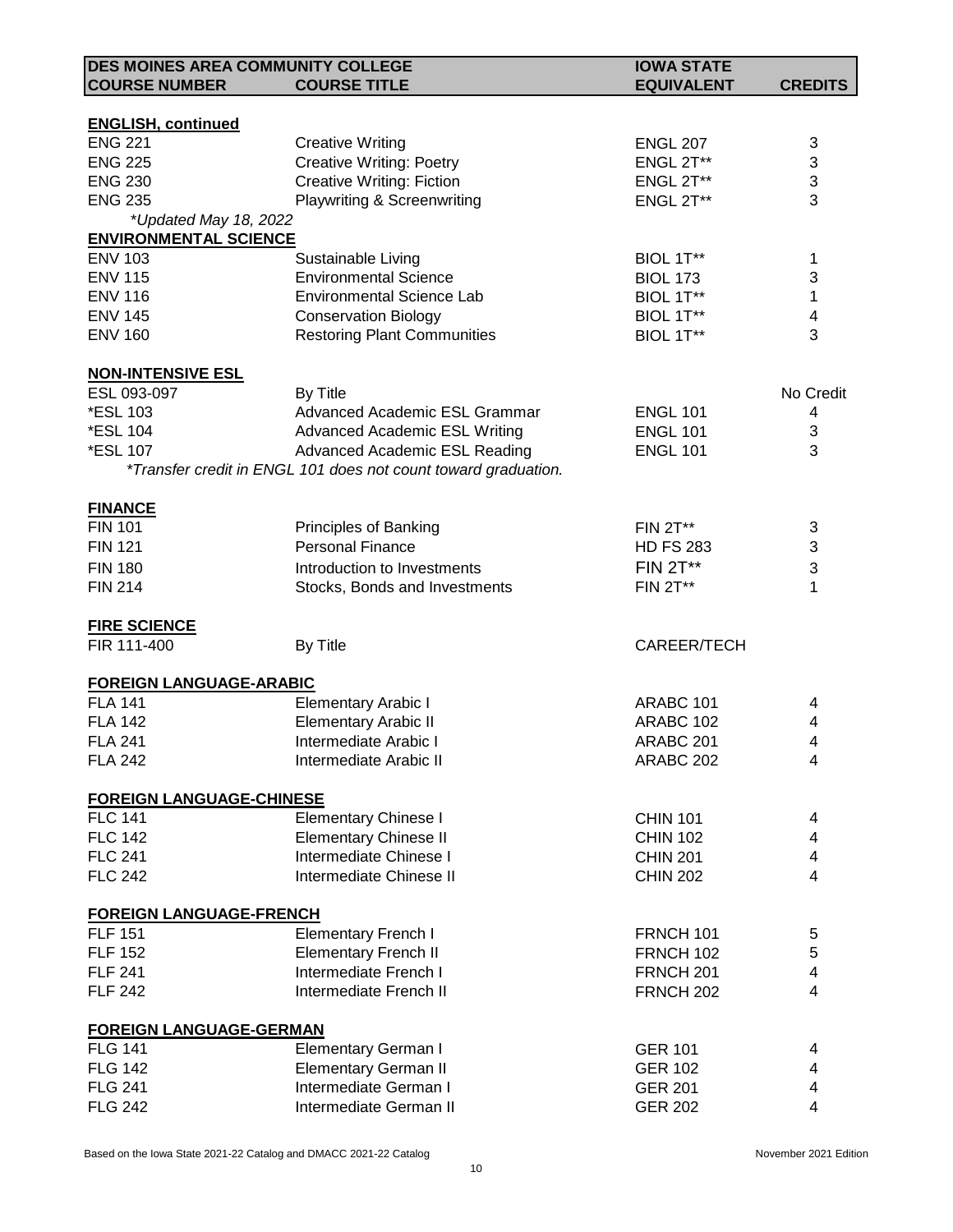| <b>DES MOINES AREA COMMUNITY COLLEGE</b>          |                                                            | <b>IOWA STATE</b> |                           |
|---------------------------------------------------|------------------------------------------------------------|-------------------|---------------------------|
| <b>COURSE NUMBER</b>                              | <b>COURSE TITLE</b>                                        | <b>EQUIVALENT</b> | <b>CREDITS</b>            |
|                                                   |                                                            |                   |                           |
| <b>FOREIGN LANGUAGE-ITALIAN</b><br>FLI 141, 142   | Elementary Italian I, II                                   | WLC 1T**          | 4 each                    |
| FLI 241, 242                                      | Intermediate Italian I, II                                 | WLC 2T**          | 4 each                    |
|                                                   |                                                            |                   |                           |
| <b>FOREIGN LANGUAGE-JAPANESE</b>                  |                                                            |                   |                           |
| FLJ 141, 142                                      | Elementary Japanese I, II                                  | WLC 1T**          | 4 each                    |
| FLJ 241, 242                                      | Intermediate Japanese I, II                                | WLC 2T**          | 4 each                    |
|                                                   |                                                            |                   |                           |
| <b>FOREIGN LANGUAGE-SPANISH</b><br><b>FLS 151</b> | <b>Elementary Spanish I</b>                                | <b>SPAN 101</b>   | 5                         |
| <b>FLS 152</b>                                    |                                                            |                   |                           |
|                                                   | <b>Elementary Spanish II</b>                               | <b>SPAN 102</b>   | 5                         |
| <b>FLS 181</b>                                    | Spanish for Heritage Speakers I                            | SPAN 1T**         | $\overline{\mathcal{A}}$  |
| <b>FLS 241</b>                                    | Intermediate Spanish I                                     | <b>SPAN 201</b>   | 4                         |
| <b>FLS 242</b>                                    | Intermediate Spanish II                                    | <b>SPAN 202</b>   | $\overline{\mathbf{4}}$   |
| <b>FLS 281</b>                                    | Spanish for Heritage Speakers II                           | SPAN 2T**         | 4                         |
| <b>GEOGRAPHY</b>                                  |                                                            |                   |                           |
| GEO 111                                           | Introduction to Geography                                  | S SCI 1T**        | 3                         |
| <b>GEO 124</b>                                    | Reg Geog of the NonWest World                              | S SCI 1T**        | $\ensuremath{\mathsf{3}}$ |
| <b>GEO 125</b>                                    | Regional Geog of the Dev World                             | S SCI 1T**        | 3                         |
|                                                   |                                                            |                   |                           |
| <b>GLOBAL STUDIES</b>                             |                                                            |                   |                           |
| <b>GLS 199</b>                                    | Japan: The Changing Tradition                              | HUM 1T**          | $\overline{c}$            |
| <b>GLS 200</b>                                    | <b>Country Study</b>                                       | LAS 2T**          | $\ensuremath{\mathsf{3}}$ |
| <b>GLS 210</b>                                    | <b>International Year Seminar</b>                          | INTST 2T**        | 3                         |
| <b>GLS 220</b>                                    | The Middle East and Islam                                  | <b>HUM 2T**</b>   | $\mathfrak{S}$            |
| <b>GLS 230</b>                                    | Latin America                                              | HUM 2T**          | 3                         |
| <b>GLS 235</b>                                    | Intro to International Studies                             | <b>INTST 235</b>  | 3                         |
| <b>GRAPHIC DESIGN</b>                             |                                                            |                   |                           |
| GRD 301-900                                       | By Title                                                   | CAREER/TECH       |                           |
|                                                   |                                                            |                   |                           |
| <b>GRAPHIC TECHNOLOGIES</b><br>GRT 400-932        | By Title                                                   | CAREER/TECH       |                           |
|                                                   |                                                            |                   |                           |
|                                                   | HOSPITALITY, CULINARY ARTS AND MANAGEMENT                  |                   |                           |
| <b>HCM 100</b>                                    | <b>Sanitation &amp; Safety</b>                             | <b>HSP M 233</b>  | $\overline{2}$            |
| HCM 110-130                                       | By Title                                                   | CAREER/TECH       |                           |
| <b>HCM 143</b>                                    | Food Preparation I                                         | HSP M 2T**        | 3                         |
| <b>HCM 144</b>                                    | Food Preparation I Lab                                     | HSP M 1T**        | 3                         |
| HCM 152,153                                       | Food Preparation II, II Lab                                | HSP M 2T**        | 2 each                    |
| *HCM 167                                          | <b>Culinary Skills Development</b>                         | HSP M 2T**        | 3                         |
| *HCM 210                                          | Dining Management                                          | HSP M 2T**        | $\overline{2}$            |
|                                                   | *When HCM 167 and HCM 210 are both taken, the courses will |                   |                           |
|                                                   | transfer as HSP M 380 and HSP M 380L.                      |                   |                           |
|                                                   |                                                            |                   |                           |
| HCM 168-170                                       | By Title                                                   | CAREER/TECH       |                           |
| *HCM 172                                          | International Cuisine (Lab)                                | HSP M 1T**        | 3                         |
| *HCM 173                                          | <b>International Cuisine</b>                               | HSP M 1T**        | $\overline{2}$            |
| transfer as HSP M 487.                            | *When HCM 172 and HCM 173 are both taken, the courses will |                   |                           |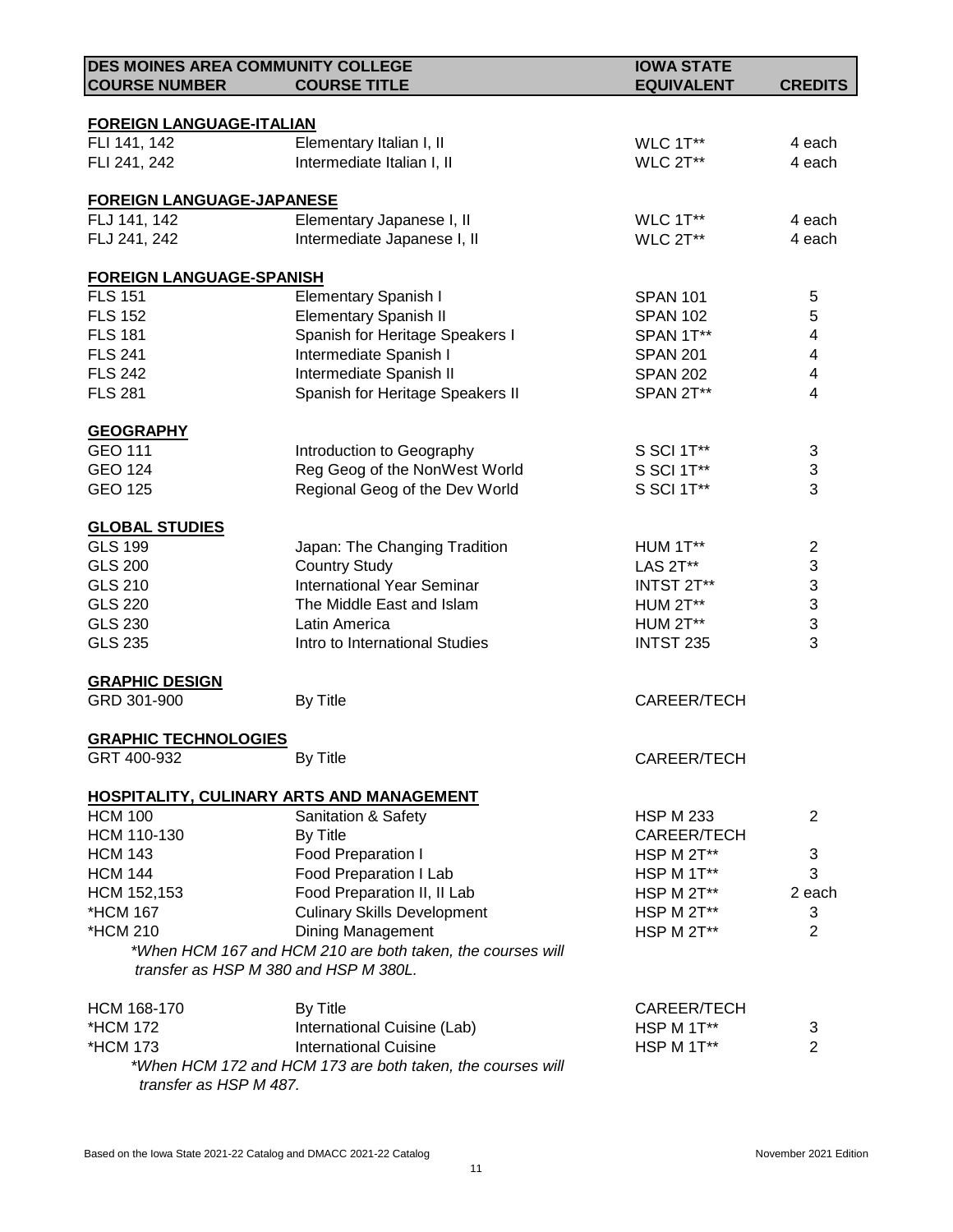| <b>DES MOINES AREA COMMUNITY COLLEGE</b> |                     | <b>IOWA STATE</b> |                |
|------------------------------------------|---------------------|-------------------|----------------|
| <b>COURSE NUMBER</b>                     | <b>COURSE TITLE</b> | <b>EQUIVALENT</b> | <b>CREDITS</b> |

#### **HOSPITALITY, CULINARY ARTS AND MANAGEMENT, continued**

| <b>HCM 175-240</b>                   | By Title                               | CAREER/TECH      |                           |
|--------------------------------------|----------------------------------------|------------------|---------------------------|
| <b>HCM 250</b>                       | Purchasing                             | HSP M 2T**       | $\overline{2}$            |
| <b>HCM 270</b>                       | Garde Manger                           | CAREER/TECH      |                           |
| <b>HCM 300</b>                       | Beverage Management                    | HSP M 2T**       | $\mathbf 2$               |
| <b>HCM 320</b>                       | Introduction to Hospitality Industry   | <b>HSP M 101</b> | $\overline{2}$            |
| <b>HCM 550</b>                       | <b>International Pastries</b>          | CAREER/TECH      |                           |
| <b>HCM 600</b>                       | Intro to Lodging Operations            | HSP M 2T**       | $\overline{2}$            |
| HCM 604, 605                         | By Title                               | CAREER/TECH      |                           |
| <b>HEATING AND AIR CONDITIONING</b>  |                                        |                  |                           |
| HCR 253-932                          | By Title                               | CAREER/TECH      |                           |
| <b>HISTORY</b>                       |                                        |                  |                           |
| <b>HIS 112</b>                       | West Civ: Ancient to Early Modern      | <b>HIST 201</b>  | $\overline{\mathbf{4}}$   |
| <b>HIS 113</b>                       | West Civ: Early Modern to Present      | <b>HIST 202</b>  | $\overline{\mathbf{4}}$   |
| <b>HIS 150</b>                       | U.S. History to 1877                   | <b>HIST 221</b>  | $\overline{\mathbf{4}}$   |
| <b>HIS 153</b>                       | U.S. History since 1877                | <b>HIST 222</b>  | $\overline{\mathbf{4}}$   |
| <b>HIS 201</b>                       | Iowa History                           | HIST 2T**        | $\ensuremath{\mathsf{3}}$ |
| <b>HIS 211</b>                       | Modern Asian History                   | HIST 2T**        | $\ensuremath{\mathsf{3}}$ |
| <b>HIS 216</b>                       | History of Modern Russia               | HIST 2T**        | 4                         |
| <b>HIS 249</b>                       | Study Abroad: British Life and Culture | HIST 2T**        | $\sqrt{3}$                |
| <b>HIS 257</b>                       | African-American History               | HIST 2T**        | $\ensuremath{\mathsf{3}}$ |
| <b>HIS 274</b>                       | Women's History: United States         | HIST 2T**        | $\sqrt{3}$                |
| <b>HIS 280</b>                       | <b>Family History Research</b>         | HIST 2T**        | 3                         |
| <b>HEALTH INFORMATION TECHNOLOGY</b> |                                        |                  |                           |
| HIT 120-524                          | By Title                               | CAREER/TECH      |                           |
| <b>HONORS</b>                        |                                        |                  |                           |
| <b>HON 100</b>                       | Introduction to Honors                 | U ST 1T**        | $\overline{c}$            |
| <b>HON 200</b>                       | Honors Capstone                        | U ST 1T**        | $\overline{2}$            |
| <b>HEALTH SCIENCES</b>               |                                        |                  |                           |
| HSC 101-232                          | By Title                               | CAREER/TECH      |                           |
| <b>HSC 240</b>                       | <b>Human Nutrition</b>                 | <b>FS HN 167</b> | 3                         |
| HSC 281-300                          | By Title                               | CAREER/TECH      |                           |
| <b>HUMAN SERVICES</b>                |                                        |                  |                           |
| <b>HSV 109</b>                       | <b>Introduction to Human Services</b>  | HD FS 2T**       | 3                         |
| <b>HSV 130</b>                       | Interviewing/Interpersonal Relations   | PSYCH 1T**       | 3                         |
| <b>HSV 133</b>                       | <b>Conflict Resolution</b>             | <b>SOC 1T**</b>  | 3                         |
| <b>HSV 135</b>                       | Women's Issues                         | PSYCH 1T**       | 3                         |
| <b>HSV 185</b>                       | Discrimination and Diversity           | SOC 1T**         | 3                         |
| <b>HSV 220</b>                       | Intro to Counseling Theories           | PSYCH 2T**       | 3                         |
| <b>HSV 255</b>                       | <b>Addictive Disease Concepts</b>      | PSYCH 2T**       | 3                         |
| <b>HSV 286</b>                       | Intervention Theories/Practice I       | PSYCH 2T**       | 3                         |
| <b>HSV 803</b>                       | Seminar                                | S SCI 2T**       | 1                         |
| <b>HSV 804</b>                       | Internship                             | SOC 2T**         | $\overline{\mathbf{c}}$   |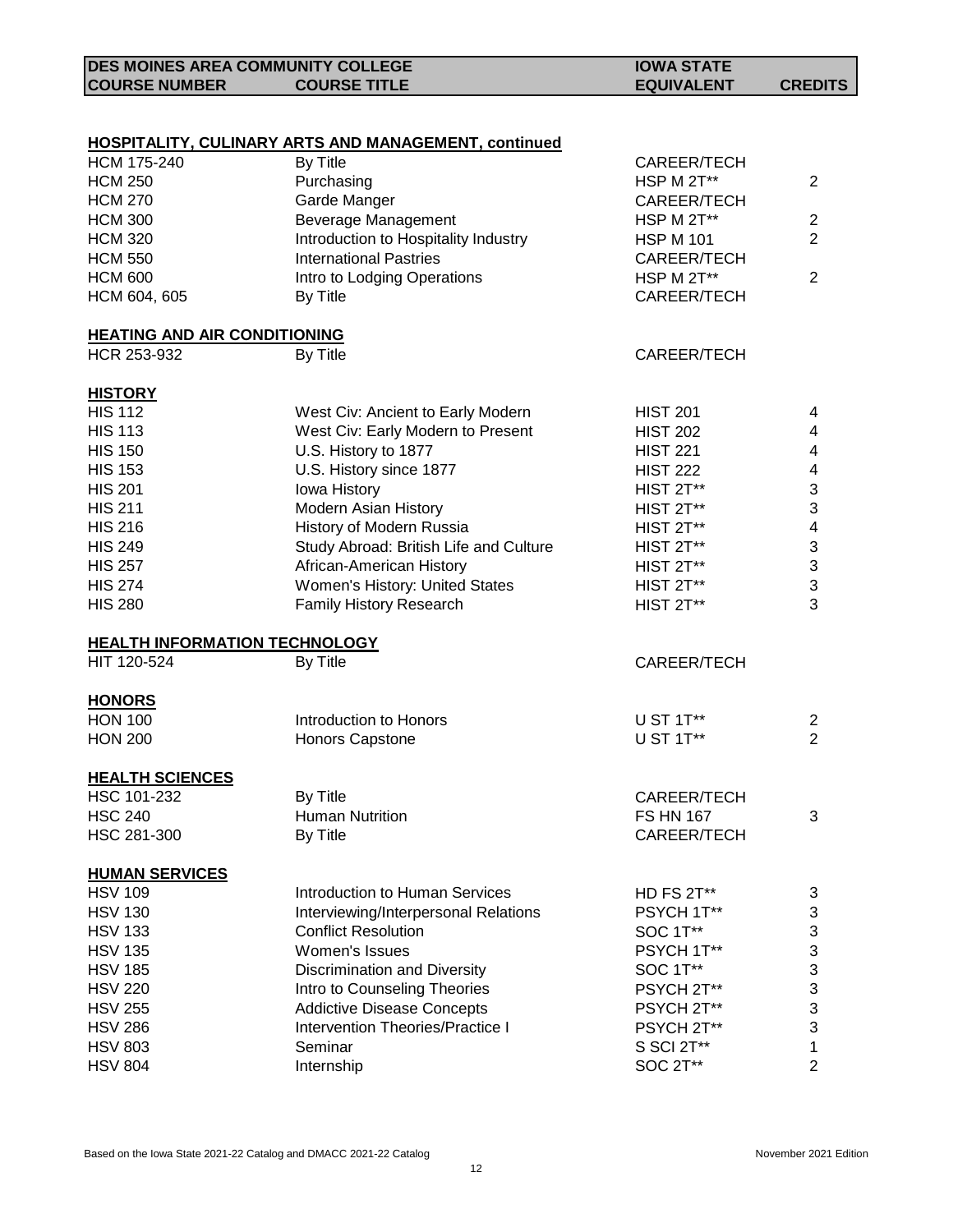| <b>DES MOINES AREA COMMUNITY COLLEGE</b> |                                            | <b>IOWA STATE</b> |                  |
|------------------------------------------|--------------------------------------------|-------------------|------------------|
| <b>COURSE NUMBER</b>                     | <b>COURSE TITLE</b>                        | <b>EQUIVALENT</b> | <b>CREDITS</b>   |
|                                          |                                            |                   |                  |
| <b>HUMANITIES</b>                        |                                            |                   |                  |
| <b>HUM 116</b>                           | <b>Encounters in Humanities</b>            | HUM 1T**          | 3                |
| <b>HUM 120</b>                           | Introduction to Film                       | ENGL 1T**         | 3                |
| <b>HUM 121</b>                           | America in the Movies                      | HUM 1T**          | 3                |
| <b>HUM 249</b>                           | Study Abroad: British Life and Culture     | HUM 2T**          | 3                |
|                                          |                                            |                   |                  |
| <b>INDUSTRIAL TECHNOLOGY</b>             |                                            |                   |                  |
| IND 124-904                              | By Title                                   | CAREER/TECH       |                  |
|                                          |                                            |                   |                  |
| <b>INFORMATICS</b>                       |                                            |                   |                  |
| <b>INF 110</b>                           | <b>Fundamental Informatics</b>             | CAREER/TECH       |                  |
| <b>INTERIOR DESIGN</b>                   |                                            |                   |                  |
| <b>INT 124-125</b>                       | By Title                                   | CAREER/TECH       |                  |
|                                          |                                            |                   |                  |
| <b>INTERPRETATION AND TRANSLATION</b>    |                                            |                   |                  |
| <b>ITR 101</b>                           | Introduction to Interpreting & Translation | LING 1T**         | 3                |
| <b>ITR 102</b>                           | Tools for Interpreters & Translators       | LING 1T**         | 3                |
| <b>ITR 103</b>                           | Fundamentals of Interpretation             | LING $1T**$       | 3                |
| <b>ITR 104</b>                           | <b>Fundamentals of Translation</b>         | LING 1T**         | 3                |
| <b>ITR 109</b>                           | Interpretation/Translation Ethics I        | HUM 1T**          | 3                |
| <b>ITR 120</b>                           | Ethics for the Interpreter/Translator      | HUM 1T**          | 1                |
| <b>ITR 209</b>                           | Intrepretation/Translation Ethics II       | HUM 1T**          | 3                |
| <b>ITR 271</b>                           | Healthcare Terminology & Sight Translation | WLC 2T**          | 3                |
| <b>ITR 273</b>                           | Healthcare Interpretation I                | WLC 2T**          | 3                |
| <b>ITR 274</b>                           | Healthcare Interpretation II               | WLC 2T**          | 3                |
| <b>ITR 277</b>                           | <b>Healthcare Translation</b>              | WLC 2T**          |                  |
| <b>ITR 291</b>                           |                                            |                   | 3                |
|                                          | Judiciary Terminology & Sight Translation  | WLC 2T**          | 3                |
| <b>ITR 293</b>                           | Judiciary Interpretation I                 | WLC 2T**          | 3                |
| <b>ITR 294</b>                           | Judiciary Interpetation II                 | WLC 2T**          | 3                |
| <b>ITR 297</b>                           | Judiciary Translation                      | WLC 2T**          | 3                |
| <b>ITR 871</b>                           | Healthcare I/T Internship                  | WLC 2T**          | 3                |
| <b>ITR 891</b>                           | Judiciary I/T Internship                   | WLC 2T**          | 3                |
| <b>ITR 910</b>                           | <b>Emphasis Seminar</b>                    | LING 1T**         | 3                |
|                                          |                                            |                   |                  |
| <b>JOURNALISM</b><br><b>JOU 110</b>      | Intro to Mass Media                        | <b>JL MC 101</b>  | 3                |
| <b>JOU 113</b>                           |                                            | JL MC 1T**        | 3                |
| <b>JOU 114</b>                           | Gender, Sexuality and Media                |                   |                  |
|                                          | Diversity and the Media                    | JL MC 1T**        | 3                |
| <b>JOU 115</b>                           | Intro to Journalism                        | JL MC 1T**        | 3                |
| <b>JOU 121</b>                           | Newswriting and Reporting                  | JL MC 2T**        | 3                |
| <b>JOU 122</b>                           | Intro to News Production                   | JL MC 2T**        | 3                |
| <b>JOU 124</b>                           | <b>Digital Media Production</b>            | JL MC 1T**        | 3                |
| <b>JOU 130</b>                           | Introduction to Audio Production           | JL MC 1T**        | 3                |
| <b>JOU 142</b>                           | News Practicum I                           | JL MC 1T**        | $\overline{c}$   |
| <b>JOU 143</b>                           | <b>News Practicum II</b>                   | JL MC 1T**        | $\boldsymbol{2}$ |
| <b>JOU 163</b>                           | <b>News Media and Politics</b>             | JL MC 2T**        | 3                |
| <b>JOU 165</b>                           | Principles of Advertising                  | ADVRT 2T**        | 3                |
| <b>JOU 167</b>                           | Principles of PR                           | P R 220           | 3                |
| <b>JOU 242</b>                           | News Practicum III                         | JL MC 2T**        | $\overline{c}$   |
| <b>JOU 243</b>                           | News Practicum IV                          | JL MC 2T**        | $\overline{2}$   |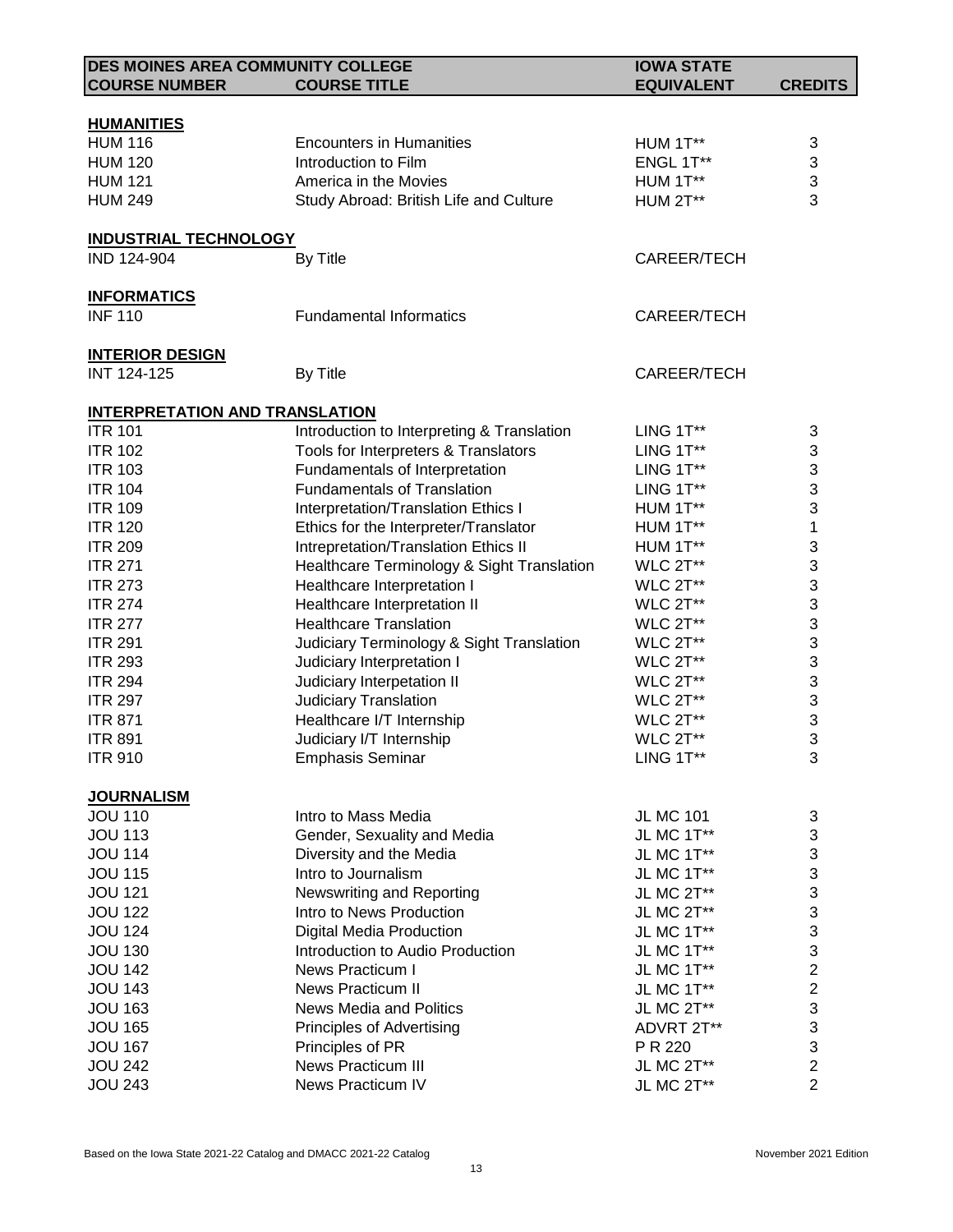| <b>DES MOINES AREA COMMUNITY COLLEGE</b> |                                                                 | <b>IOWA STATE</b>  |                |
|------------------------------------------|-----------------------------------------------------------------|--------------------|----------------|
| <b>COURSE NUMBER</b>                     | <b>COURSE TITLE</b>                                             | <b>EQUIVALENT</b>  | <b>CREDITS</b> |
|                                          |                                                                 |                    |                |
|                                          |                                                                 |                    |                |
| <b>LITERATURE</b>                        |                                                                 |                    |                |
| <b>LIT 101</b>                           | Intro to Literature                                             | <b>ENGL 201</b>    | 3              |
| LIT 105                                  | <b>Children's Literature</b>                                    | <b>HD FS 240</b>   | 3              |
| <b>LIT 110</b>                           | American Literature to Mid 1800's                               | <b>ENGL 227</b>    | 3              |
| <b>LIT 111</b>                           | American Literature since Mid 1800's                            | <b>ENGL 228</b>    | 3              |
| <b>LIT 130</b>                           | African-American Literature                                     | ENGL 2T**          | 3              |
| <b>LIT 142</b>                           | <b>Major British Writers</b>                                    | ENGL 2T**          | 3              |
| <b>LIT 150</b>                           | World Literature I                                              | ENGL 2T**          | 3              |
| <b>LIT 151</b>                           | World Literature II                                             | ENGL 2T**          | 3              |
| <b>LIT 166</b>                           | <b>Science Fiction</b>                                          | ENGL 2T**          | 3              |
| <b>LIT 180</b>                           | Mythology                                                       | ENGL 2T**          | 3              |
| <b>LIT 185</b>                           | <b>Contemporary Literature</b>                                  | ENGL 2T**          | 3              |
| <b>LIT 188</b>                           | <b>Detective Fiction</b>                                        | ENGL 2T**          | 3              |
| <b>LIT 190</b>                           | <b>Women Writers</b>                                            | ENGL 2T**          | 3              |
| <b>LIT 193</b>                           | <b>Humor in Literature</b>                                      | ENGL 2T**          | 3              |
| <b>LIT 209</b>                           | Literature Film Adaptation                                      | ENGL 2T**          | 3              |
| <b>LIT 210</b>                           | The Graphic Novel                                               | ENGL 2T**          | 3              |
|                                          |                                                                 |                    |                |
| <b>MEDICAL ASSISTANT</b>                 |                                                                 |                    |                |
| MAP 106-650                              | By Title                                                        | CAREER/TECH        |                |
|                                          |                                                                 |                    |                |
| <b>MATHEMATICS</b>                       |                                                                 |                    |                |
| MAT 034-053                              | By Title                                                        |                    | No Credit      |
| <b>MAT 063</b>                           | <b>Elementary Algebra</b>                                       | MATH <sub>25</sub> | No Credit      |
| <b>MAT 064</b>                           | College Prep Math                                               |                    | No Credit      |
| *MAT 073                                 | Elementary Algebra II                                           | <b>MATH 100Z</b>   | 4              |
|                                          | *Transfer credit in MATH 100Z does not count toward graduation. |                    |                |
|                                          |                                                                 |                    |                |
| <b>MAT 093</b>                           | <b>Math Study Skills</b>                                        |                    | No Credit      |
| <b>MAT 110</b>                           | Math for Liberal Arts                                           | <b>MATH 105</b>    | 3              |
| <b>MAT 114</b>                           | <b>Elementary Educators Math I</b>                              | <b>MATH 195</b>    | 3              |
| <b>MAT 116</b>                           | <b>Elementary Educators Math II</b>                             | <b>MATH 196</b>    | 3              |
| <b>MAT 121</b>                           | College Algebra                                                 | <b>MATH 140</b>    | 4              |
| <b>MAT 129</b>                           | Precalculus                                                     | <b>MATH 143</b>    | 5              |
| <b>MAT 130</b>                           | Trigonometry                                                    | MATH 1T**          | 3              |
| <b>MAT 141</b>                           | <b>Finite Mathematics</b>                                       | <b>MATH 104</b>    | 4              |
| <b>MAT 148</b>                           | Linear Algebra w/Applications<br><b>Statistics</b>              | <b>MATH 207</b>    | 4              |
| <b>MAT 157</b>                           |                                                                 | <b>STAT 101</b>    | 4              |
| <b>MAT 160</b>                           | <b>Statistical Business Applications</b>                        | STAT 1T**          | $\overline{c}$ |
| <b>MAT 162</b>                           | <b>Principles of Business Statistics</b>                        | <b>STAT 226</b>    | 4              |
| <b>MAT 164</b>                           | <b>Calculus for Business/Social Science</b>                     | <b>MATH 151</b>    | 4              |
| <b>MAT 211</b>                           | Calculus I                                                      | <b>MATH 165</b>    | 5              |
| <b>MAT 217</b>                           | Calculus II                                                     | <b>MATH 166</b>    | 5              |
| <b>MAT 219</b>                           | Calculus III                                                    | <b>MATH 265</b>    | 4              |
| <b>MAT 227</b>                           | Differential Equations with Laplace                             | <b>MATH 267</b>    | 4              |
| MAT 772-900                              | By Title                                                        | CAREER/TECH        |                |
|                                          |                                                                 |                    |                |
| <b>MANUFACTURING</b><br>MFG 105-932      | By Title                                                        | CAREER/TECH        |                |
|                                          |                                                                 |                    |                |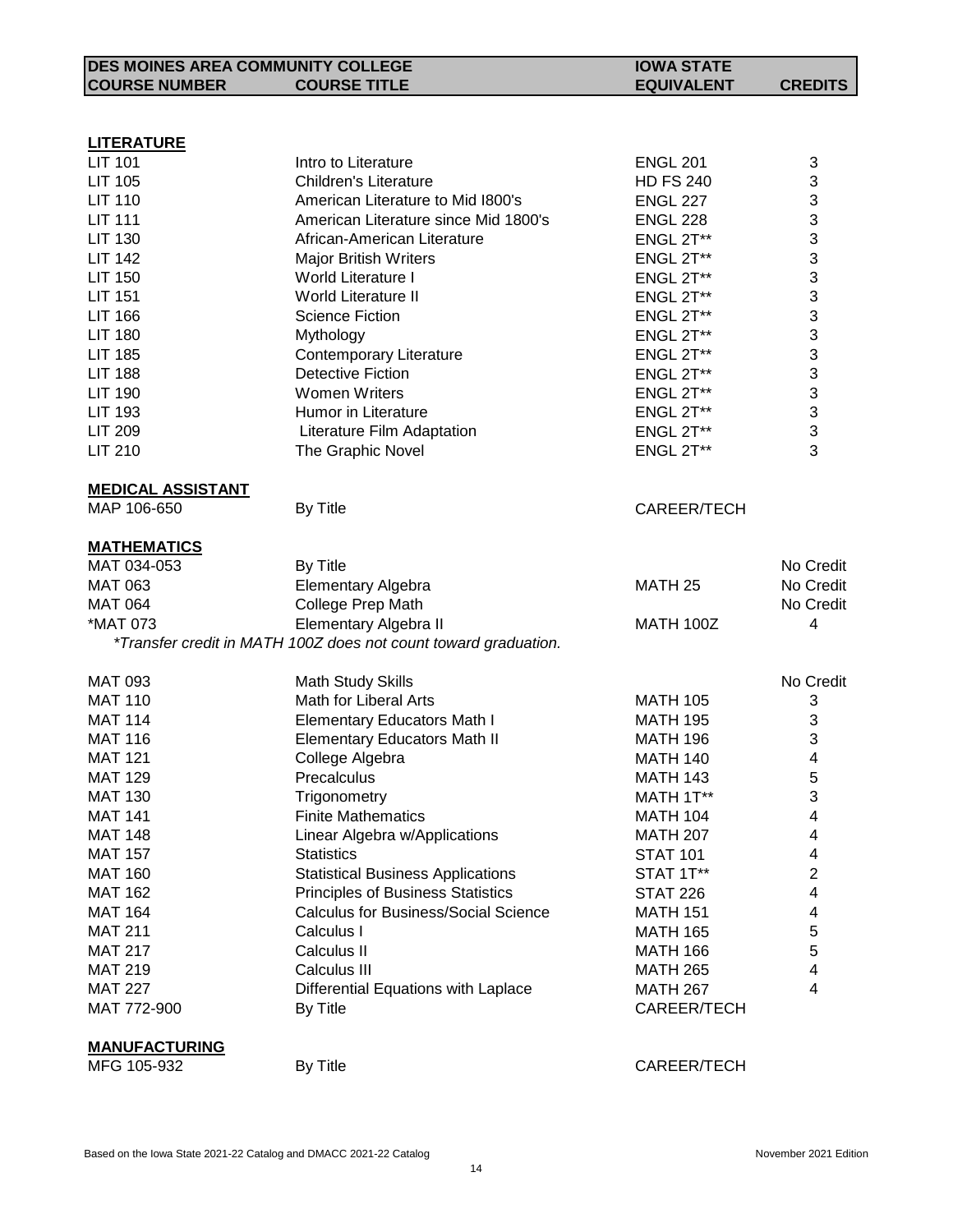| <b>DES MOINES AREA COMMUNITY COLLEGE</b> |                                       | <b>IOWA STATE</b>  |                         |
|------------------------------------------|---------------------------------------|--------------------|-------------------------|
| <b>COURSE NUMBER</b>                     | <b>COURSE TITLE</b>                   | <b>EQUIVALENT</b>  | <b>CREDITS</b>          |
|                                          |                                       |                    |                         |
| <b>MANAGEMENT</b>                        |                                       |                    |                         |
| <b>MGT 101</b>                           | <b>Principles of Management</b>       | MGMT 2T**          | 3                       |
| <b>MGT 128</b>                           | Organizational Behavior               | CAREER/TECH        |                         |
| <b>MGT 130</b>                           | Principles of Supervision             | MGMT 2T**          | 3                       |
| <b>MGT 145</b>                           | Human Relations in Management         | MGMT 2T**          | 3                       |
| <b>MGT 147</b>                           | Leadership Development                | <b>TSM 2T**</b>    | 3                       |
| <b>MGT 164</b>                           | <b>Total Quality Management</b>       | <b>TSM 310</b>     | 3                       |
| MGT 170-190                              | By Title                              | CAREER/TECH        |                         |
| <b>MGT 260</b>                           | Intro to Business Logistics           | <b>SCM 2T**</b>    | 3                       |
| <b>MGT 266</b>                           | Principles of Supply Chain Management | <b>SCM 2T**</b>    | 3                       |
| MGT 800-802                              | By Title                              | CAREER/TECH        |                         |
| <b>MARKETING</b>                         |                                       |                    |                         |
| <b>MKT 110</b>                           | <b>Principles of Marketing</b>        | <b>MKT 2T**</b>    | 3                       |
| <b>MKT 115</b>                           | <b>Business-to-Business Marketing</b> | <b>MKT 2T**</b>    | 3                       |
| MKT 121-135                              | By Title                              | CAREER/TECH        |                         |
| <b>MKT 140</b>                           | Selling                               | <b>MKT 2T**</b>    | 3                       |
|                                          |                                       |                    | $\sqrt{3}$              |
| <b>MKT 145</b>                           | Sales Management                      | MGMT 2T**          | 3                       |
| <b>MKT 150</b>                           | Principles of Advertising             | ADVRT 230          | 3                       |
| <b>MKT 160</b>                           | <b>Principles of Retailing</b>        | <b>MKT 2T**</b>    |                         |
| MKT 182-184                              | By Title                              | CAREER/TECH        |                         |
| <b>MEDICAL LABORATORY TECHNOLOGY</b>     |                                       |                    |                         |
| MLT 115-292                              | By Title                              | CAREER/TECH        |                         |
|                                          |                                       |                    |                         |
| <b>ARCHITECTURAL MILLWORK</b>            |                                       |                    |                         |
| MLW 440-449                              | By Title                              | CAREER/TECH        |                         |
| <b>MASS MEDIA STUDIES</b>                |                                       |                    |                         |
| MMS 208-486                              | By Title                              | CAREER/TECH        |                         |
|                                          |                                       |                    |                         |
| <b>MORTUARY SCIENCE</b>                  |                                       |                    |                         |
| MOR 215-941                              | By Title                              | <b>CAREER/TECH</b> |                         |
|                                          |                                       |                    |                         |
| <u>APPLIED MUSIC</u>                     |                                       |                    |                         |
| <b>MUA 101</b>                           | <b>Applied Voice</b>                  | MUSIC 1T**         | 1                       |
| <b>MUA 120</b>                           | <b>Applied Piano</b>                  | MUSIC 1T**         | 1                       |
| <b>MUA 147</b>                           | Applied Instrumental                  | MUSIC 1T**         | 1                       |
| <b>GENERAL MUSIC</b>                     |                                       |                    |                         |
| <b>MUS 100</b>                           | <b>Music Appreciation</b>             | MUSIC 102          | 3                       |
| *MUS 102                                 | <b>Music Fundamentals</b>             | MUSIC 101          | 3                       |
| *MUS 106                                 | Music Theory I                        | MUSIC 101          | 4                       |
| *MUS 107                                 | Music Theory II                       | <b>MUSIC 224</b>   | 4                       |
| <b>MUS 143</b>                           | <b>Concert Choir</b>                  | MUSIC 1T**         | 3                       |
| <b>MUS 202</b>                           | <b>World Music</b>                    | MUSIC 2T**         | 3                       |
| <b>MUS 204</b>                           | History of Rock and Roll              | MUSIC 2T**         | 3                       |
| <b>MUS 205</b>                           | Jazz History and Appreciation         | MUSIC 2T**         | 3                       |
| <b>MUS 275</b>                           | <b>Chamber Ensemble</b>               | MUSIC 2T**         | 3                       |
| <b>MUS 329</b>                           | Medieval-Renaissance History/Theory   | MUSIC 2T**         | $\overline{\mathbf{4}}$ |
| <b>MUS 337</b>                           | 20th Century Music History/Theory     | MUSIC 2T**         | 4                       |
| *Updated April 27, 2022                  |                                       |                    |                         |
|                                          |                                       |                    |                         |

Based on the Iowa State 2021-22 Catalog and DMACC 2021-22 Catalog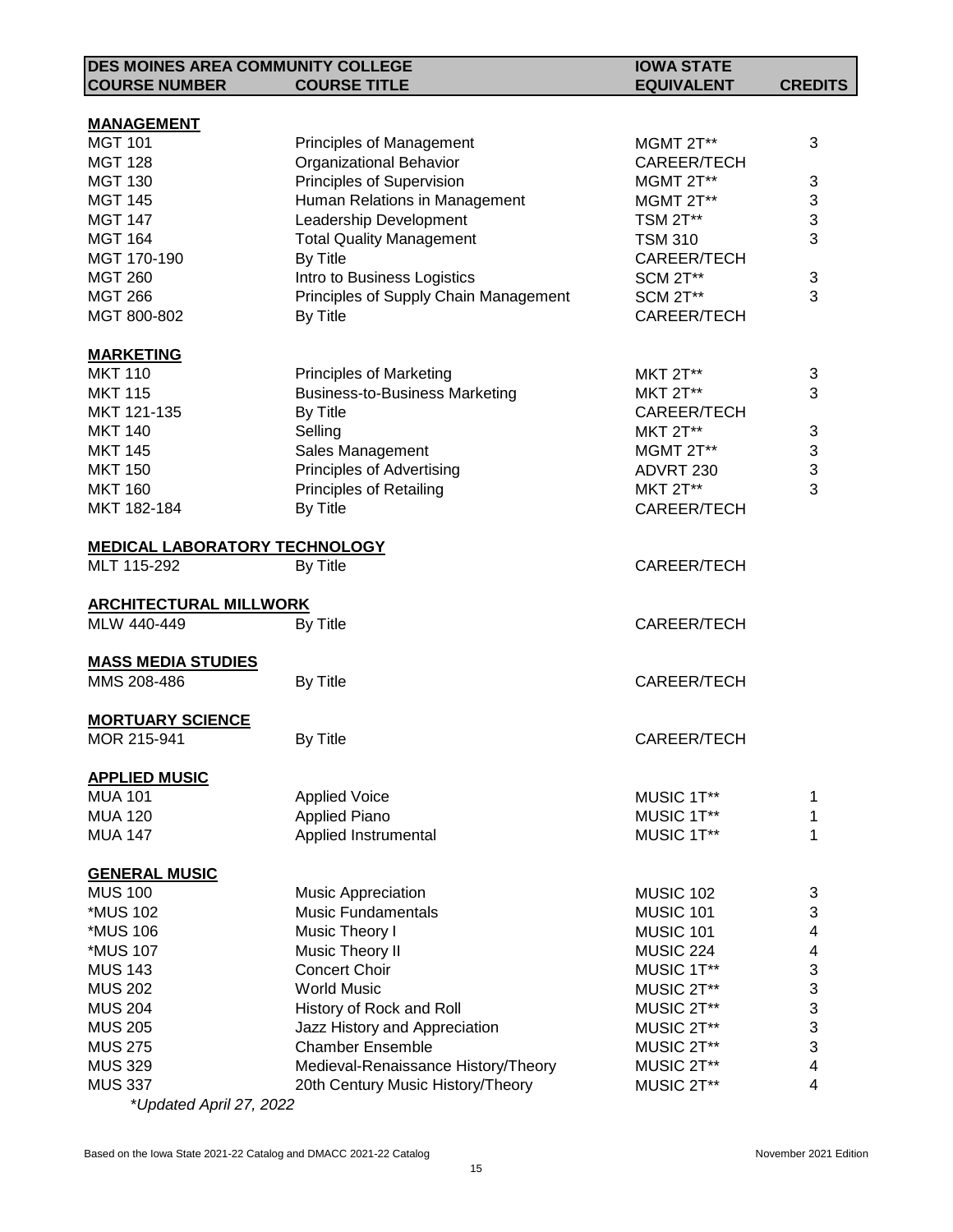| <b>DES MOINES AREA COMMUNITY COLLEGE</b>              |                                              | <b>IOWA STATE</b> |                  |
|-------------------------------------------------------|----------------------------------------------|-------------------|------------------|
| <b>COURSE NUMBER</b>                                  | <b>COURSE TITLE</b>                          | <b>EQUIVALENT</b> | <b>CREDITS</b>   |
|                                                       |                                              |                   |                  |
|                                                       |                                              |                   |                  |
| <b>COMPUTER NETWORKING</b>                            |                                              |                   |                  |
| NET 120-932                                           | By Title                                     | CAREER/TECH       |                  |
|                                                       |                                              |                   |                  |
| <b>OPTOMETRIC/OPTHALMIC TECHNICIAN</b><br>OPT 110-818 | By Title                                     | CAREER/TECH       |                  |
|                                                       |                                              |                   |                  |
| PHYSICAL EDUCATION ACTIVITIES                         |                                              |                   |                  |
| <b>PEA 102</b>                                        | <b>Aerobic Fitness I</b>                     | <b>KIN 1T**</b>   | 1                |
| <b>PEA 110</b>                                        | <b>Badminton I</b>                           | <b>KIN 122</b>    | 1                |
| <b>PEA 117</b>                                        | <b>Bowling I</b>                             | <b>KIN 129</b>    | 1                |
| <b>PEA 134</b>                                        | Golf I                                       | <b>KIN 135</b>    | 1                |
| <b>PEA 144</b>                                        | <b>Physical Fitness/Conditioning</b>         | <b>KIN 258</b>    | 2                |
| *PEA 146                                              | <b>Physical Fitness I</b>                    | <b>KIN 163</b>    | 1                |
| *PEA 164                                              | Swimming I                                   | <b>KIN 101</b>    | 1                |
| <b>PEA 174</b>                                        | Tennis I                                     | <b>KIN 158</b>    | 1                |
| <b>PEA 176</b>                                        | Volleyball I                                 | <b>KIN 182</b>    | 1                |
| <b>PEA 184</b>                                        | Water Safety Instruction/Lifeguard Training  | <b>KIN 1T**</b>   | 3                |
| <b>PEA 187</b>                                        | Weight Training I                            | <b>KIN 166</b>    | 1                |
| <b>PEA 234</b>                                        | Golf II                                      | <b>KIN 2T**</b>   | 1                |
| <b>PEA 248</b>                                        | Advanced Strength and Conditioning           | <b>KIN 266</b>    | 2                |
| <b>PEA 284</b>                                        | <b>Advanced Lifesaving</b>                   | <b>KIN 115</b>    | 1                |
| *Updated February 10, 2022                            |                                              |                   |                  |
| <b>COACHING OFFICIATING</b>                           |                                              |                   |                  |
| <b>PEC 110</b>                                        | Coaching Ethics, Tech & Theory               | KIN 1T**          | 1                |
| <b>PEC 115</b>                                        | Athletic Development and Human Growth        | KIN 1T**          | 1                |
| <b>PEC 122</b>                                        | Intro to Anatomy and Physiology for Coaching | <b>KIN 1T**</b>   | 1                |
| <b>PEC 170</b>                                        | Sports Officiating: Basketball               | KIN 1T**          | 1                |
| <b>PEC 173</b>                                        | Officiating: Softball/Baseball               | KIN 1T**          | 1                |
| <b>PEC 177</b>                                        | Sports Officiating: Football                 | <b>KIN 1T**</b>   | 1                |
| <b>PEC 190</b>                                        | Sports Psychology for Coaches                | <b>KIN 1T**</b>   | 1                |
| <b>PEC 191</b>                                        | <b>Current Issues in Coaching</b>            | <b>KIN 1T**</b>   | 1                |
| <b>PEC 215</b>                                        | <b>Sport Mechanics for Coaches</b>           | <b>KIN 2T**</b>   | 1                |
| <b>PEH 102</b>                                        | Health                                       | H S 110           | 3                |
| <b>PEH 110</b>                                        | <b>Personal Wellness</b>                     | <b>KIN 1T**</b>   | $\boldsymbol{2}$ |
| <b>PEH 120</b>                                        | Principles Personal Training I               | KIN 1T**          | 3                |
| <b>PEH 125</b>                                        | Principles Personal Training II              | <b>KIN 1T**</b>   | 3                |
| <b>PEH 141</b>                                        | <b>First Aid</b>                             | H S 1T**          | $\boldsymbol{2}$ |
| <b>PEH 162</b>                                        | Intro to Physical Education                  | <b>KIN 1T**</b>   | 3                |
| <b>PEH 178</b>                                        | <b>Sports Diversity</b>                      | <b>KIN 1T**</b>   | 3                |
| <b>PEH 190</b>                                        | <b>Sports Nutrition</b>                      | <b>KIN 1T**</b>   | $\overline{c}$   |
| <b>PEH 255</b>                                        | Principles of Sports Management              | <b>KIN 2T**</b>   | 3                |
| <b>PEH 262</b>                                        | Wellness Prog/Planning/Organization          | <b>KIN 2T**</b>   | 3                |
| <b>GENERAL PHYSICAL EDUCATION AND HEALTH</b>          |                                              |                   |                  |
| <b>PEH 266</b>                                        | Leadership Tech Fitness Program              | <b>KIN 259</b>    | 3                |
| <b>PEH 920</b>                                        | <b>Field Experience</b>                      | <b>KIN 2T**</b>   | 2                |
|                                                       |                                              |                   |                  |
| PHYSICAL EDUCATION TRAINING                           |                                              |                   |                  |
| <b>PET 110</b>                                        | Introduction to Athletic Training            | A TR 220          | $\overline{2}$   |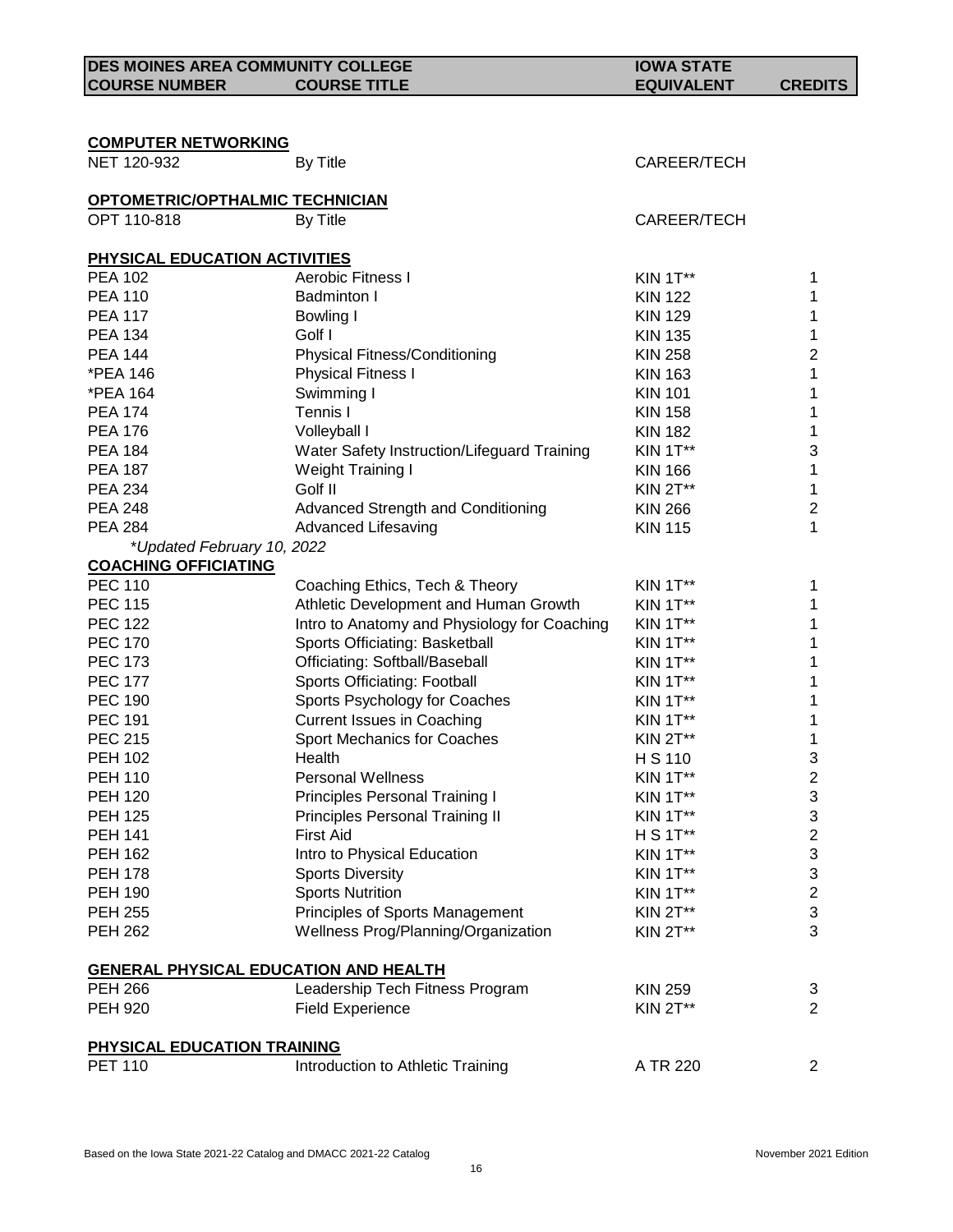| <b>DES MOINES AREA COMMUNITY COLLEGE</b>  |                                              | <b>IOWA STATE</b>    |                |
|-------------------------------------------|----------------------------------------------|----------------------|----------------|
| <b>COURSE NUMBER</b>                      | <b>COURSE TITLE</b>                          | <b>EQUIVALENT</b>    | <b>CREDITS</b> |
|                                           |                                              |                      |                |
| <b>INTERCOLLEGIATE PHYSICAL EDUCATION</b> |                                              |                      |                |
| <b>PEV 115</b>                            | <b>Varsity Baseball</b>                      | <b>ATH 101</b>       | 1              |
| <b>PEV 121</b>                            | Varsity Basketball, Men                      | <b>ATH 101B</b>      | 1              |
| <b>PEV 122</b>                            | Varsity Basketball, Women                    | <b>ATH 101C</b>      | 1              |
| <b>PEV 130</b>                            | <b>Varsity Cross Country</b>                 | <b>ATH 101</b>       |                |
| <b>PEV 140</b>                            | <b>Varsity Golf</b>                          | <b>ATH 101</b>       | 1              |
| <b>PEV 160</b>                            | <b>Varsity Softball</b>                      | <b>ATH 101K</b>      | 1              |
| <b>PEV 170</b>                            | Varsity Volleyball                           |                      | 1              |
|                                           |                                              | <b>ATH 101R</b>      |                |
| <b>PEV 190</b>                            | <b>Varsity Spirit Squad</b>                  | <b>KIN 1T**</b>      | 1              |
| <b>PLEBOTOMY</b>                          |                                              |                      |                |
| PHB 113, 280                              | By Title                                     | CAREER/TECH          |                |
|                                           |                                              |                      |                |
| <b>PHILOSOPHY</b>                         |                                              |                      |                |
| <b>PHI 101</b>                            | Introduction to Philosophy                   | <b>PHIL 201</b>      | 3              |
| <b>PHI 105</b>                            | Introduction to Ethics                       | <b>PHIL 230</b>      | 3              |
| <b>PHI 110</b>                            | Introduction to Logic                        | <b>PHIL 206</b>      | 3              |
|                                           |                                              |                      |                |
| <b>PHARMACY TECHNICIAN</b>                |                                              |                      |                |
| PHR 180-804                               | By Title                                     | CAREER/TECH          |                |
|                                           |                                              |                      |                |
| <b>PHYSICAL SCIENCE</b>                   |                                              |                      |                |
| *PHS 152                                  | Astronomy                                    | ASTRO 120            | 4              |
| <b>PHS 166</b>                            | Meteorology, Weather & Climate               | MTEOR 206            | 4              |
| *Updated April 19, 2022                   |                                              |                      |                |
| <b>PHYSICS</b>                            |                                              |                      |                |
| PHY 106                                   | Survey of Physics                            | PHYS 1T**            | 4              |
| *PHY 160                                  | <b>General Physics I</b>                     | <b>PHYS 131</b>      | 4              |
|                                           |                                              | <b>PHYS 231L</b>     |                |
|                                           |                                              |                      | 1              |
| <b>PHY 161</b>                            | <b>General Physics II</b>                    | <b>PHYS 132</b>      | 4              |
|                                           |                                              | <b>PHYS 132L</b>     | 1              |
| <b>PHY 213</b>                            | <b>Classical Physics I</b>                   | <b>PHYS 231</b>      | 5              |
|                                           |                                              | PHYS <sub>231L</sub> | 1              |
| <b>PHY 223</b>                            | <b>Classical Physics II</b>                  | <b>PHYS 232</b>      | 5              |
|                                           |                                              | <b>PHYS 232L</b>     | 1              |
| <b>PHY 710</b>                            | <b>Technical Physics</b>                     | CAREER/TECH          |                |
| *Updated January 24, 2022                 |                                              |                      |                |
| <b>PRACTICAL NURSING</b>                  |                                              |                      |                |
| PNN 151-606                               | By Title                                     | CAREER/TECH          |                |
|                                           |                                              |                      |                |
| <b>POLITICAL SCIENCE</b>                  |                                              |                      |                |
| <b>POL 111</b>                            | American National Government                 | <b>POL S 215</b>     | 3              |
| <b>POL 112</b>                            | Amer State & Local Government                | <b>POL S 2T**</b>    | 3              |
| <b>POL 121</b>                            | <b>International Relations</b>               | <b>POL S 251</b>     | 3              |
| <b>POL 125</b>                            | <b>Comparative Government &amp; Politics</b> | <b>POL S 241</b>     | 3              |
| <b>POL 129</b>                            | Politics of Terrorism                        |                      | 3              |
|                                           |                                              | POL S 2T**           |                |
| <b>POL 163</b>                            | <b>News Media and Politics</b>               | POL S 2T**           | 3              |
| <b>POL 171</b>                            | Intro to Public Administration               | POL S 2T**           | 3              |
| <b>PARALEGAL</b>                          |                                              |                      |                |
|                                           |                                              |                      |                |
| <b>PRL 102</b>                            | Introduction to Paralegal Studies            | CAREER/TECH          |                |
| <b>PRL 103</b>                            | Introduction to Law                          | C J 1T**             | 3              |
|                                           |                                              |                      |                |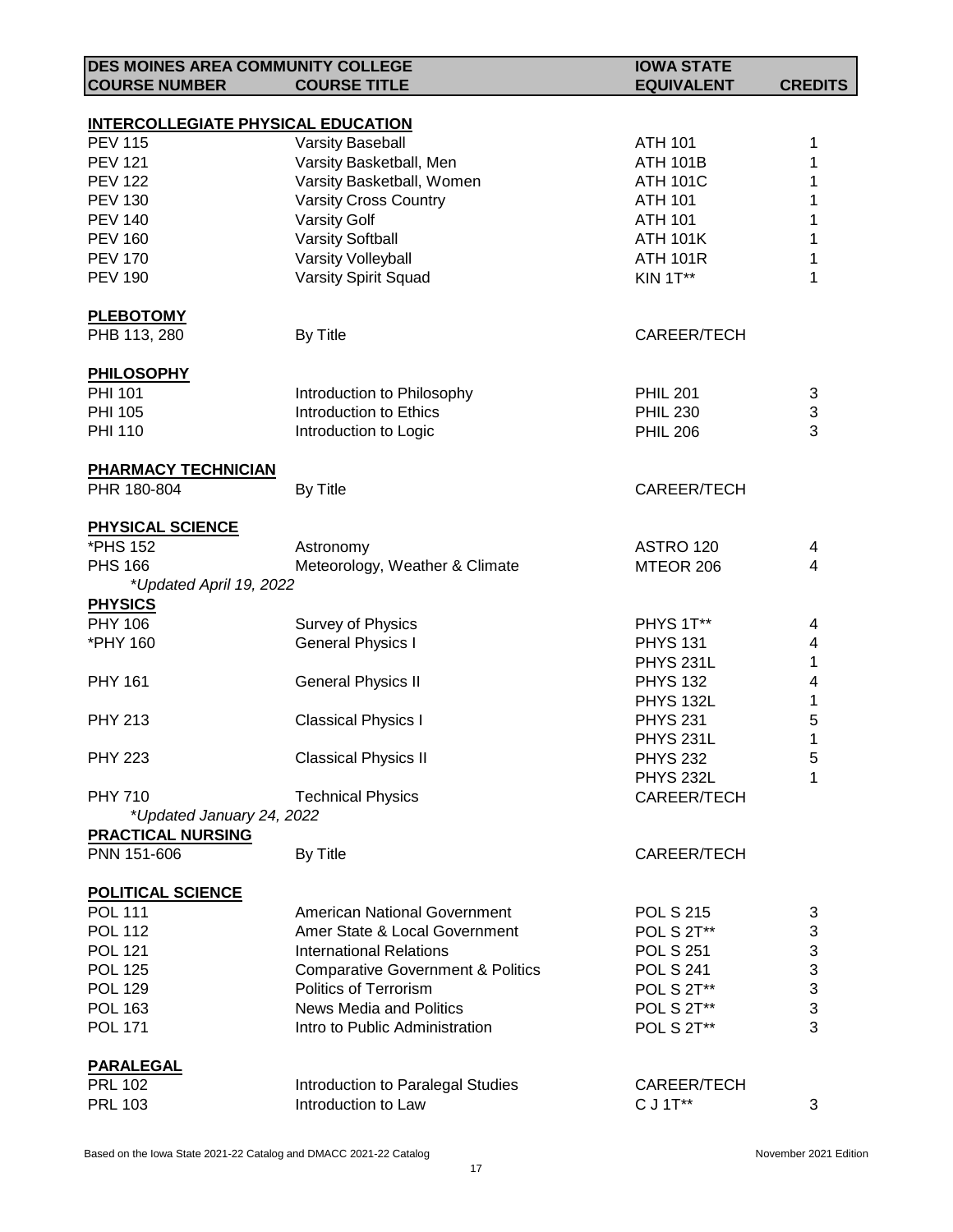| <b>DES MOINES AREA COMMUNITY COLLEGE</b> |                                          | <b>IOWA STATE</b>    |                |
|------------------------------------------|------------------------------------------|----------------------|----------------|
| <b>COURSE NUMBER</b>                     | <b>COURSE TITLE</b>                      | <b>EQUIVALENT</b>    | <b>CREDITS</b> |
|                                          |                                          |                      |                |
| <b>PARALEGAL, continued</b>              |                                          |                      |                |
| <b>PRL 104</b>                           | Legal Technology and eDiscovery          | CAREER/TECH          |                |
| <b>PRL 105</b>                           | <b>Legal Ethics</b>                      | C J 1T**             | 1              |
| PRL 112, 113                             | Legal Research & Writing I, II           | C J 1T**             | 3 each         |
| <b>PRL 125</b>                           | Evidence: Theory and Practice            | C J 1T**             | 3              |
| PRL 135-143                              | By Title                                 | CAREER/TECH          |                |
| <b>PRL 151</b>                           | Real Estate Law                          | C J 1T**             | 3              |
| PRL 155-156                              | By Title                                 | CAREER/TECH          |                |
| <b>PRL 161</b>                           | Family Law                               | C J 1T**             | 3              |
| <b>PRL 167</b>                           | <b>Probate Procedure</b>                 | C J 1T**             | 3              |
| <b>PRL 171</b>                           | Administrative Law                       | C J 1T**             | 3              |
| PRL 174-932                              | By Title                                 | CAREER/TECH          |                |
| <b>PSYCHOLOGY</b>                        |                                          |                      |                |
| <b>PSY 102</b>                           | Human and Work Relations                 | PSYCH 1T**           | 3              |
| <b>PSY 111</b>                           | Introduction to Psychology               | PSYCH 101            | 3              |
| <b>PSY 121</b>                           | Developmental Psychology                 | PSYCH 230            | 3              |
| <b>PSY 140</b>                           | <b>Exploring Mental Health</b>           | PSYCH 1T**           | 3              |
| <b>PSY 172</b>                           | <b>Stress and Stress Management</b>      | PSYCH 1T**           | 3              |
| <b>PSY 241</b>                           | Abnormal Psychology                      | PSYCH 2T**           | 3              |
| <b>PSY 251</b>                           | Social Psychology                        | PSYCH <sub>280</sub> | 3              |
| <b>PSY 261</b>                           | <b>Human Sexuality</b>                   | <b>HD FS 276</b>     | 3              |
| <b>PSY 281</b>                           | <b>Educational Psychology</b>            | PSYCH 333            | 3              |
| <b>PSY 291</b>                           | Principles of Behavior Modification      | PSYCH 2T**           | 3              |
| <b>RESPIRATORY THERAPY</b>               |                                          |                      |                |
| RCP 100-805                              | By Title                                 | CAREER/TECH          |                |
|                                          |                                          |                      |                |
| <b>READING</b>                           |                                          |                      |                |
| RDG 038-049                              | College Prep Reading I, II               |                      | No Credit      |
| <b>RDG 163</b>                           | <b>Speed Reading</b>                     | ENGL 1T**            | 3              |
| <b>REAL TIME REPORTING</b>               |                                          |                      |                |
| CRC 100-275                              | <b>By Title</b>                          | CAREER/TECH          |                |
| <b>RELIGION</b>                          |                                          |                      |                |
| <b>REL 101</b>                           | Survey of World Religions                | <b>RELIG 205</b>     | 3              |
| <b>REL 130</b>                           | Introduction to Religions of the East    | RELIG 1T**           | 3              |
| <b>REL 140</b>                           | Religion in the United States            | <b>RELIG 210</b>     | 3              |
| <b>REL 150</b>                           | Introduction to the Bible                | RELIG 1T**           | 3              |
| <b>RAILROAD OPERATIONS</b>               |                                          |                      |                |
| <b>RRO 101</b>                           | <b>Railcar Safety</b>                    | CAREER/TECH          |                |
|                                          |                                          |                      |                |
| <b>STUDENT DEVELOPMENT</b>               |                                          |                      |                |
| <b>SDV 108</b>                           | The College Experience                   | ORIEN 1T**           | 1              |
| <b>SDV 115</b>                           | <b>Study Strategies</b>                  | PSYCH 131            | $\overline{2}$ |
| <b>SDV 157</b>                           | <b>Building a Professional Portfolio</b> | CAREER/TECH          |                |
| <b>SDV 164</b>                           | Electronic Portfolio Development         | XXX 1T**             | $\overline{2}$ |
| <b>SDV 165</b>                           | <b>Transfer Planning</b>                 | U ST 1T**            | 1              |
| <b>SDV 171</b>                           | Library Instruction                      | <b>LIB 160</b>       | 1              |
| <b>SDV 197</b>                           | <b>SAC Experience</b>                    | XXX 1T**             | 1              |